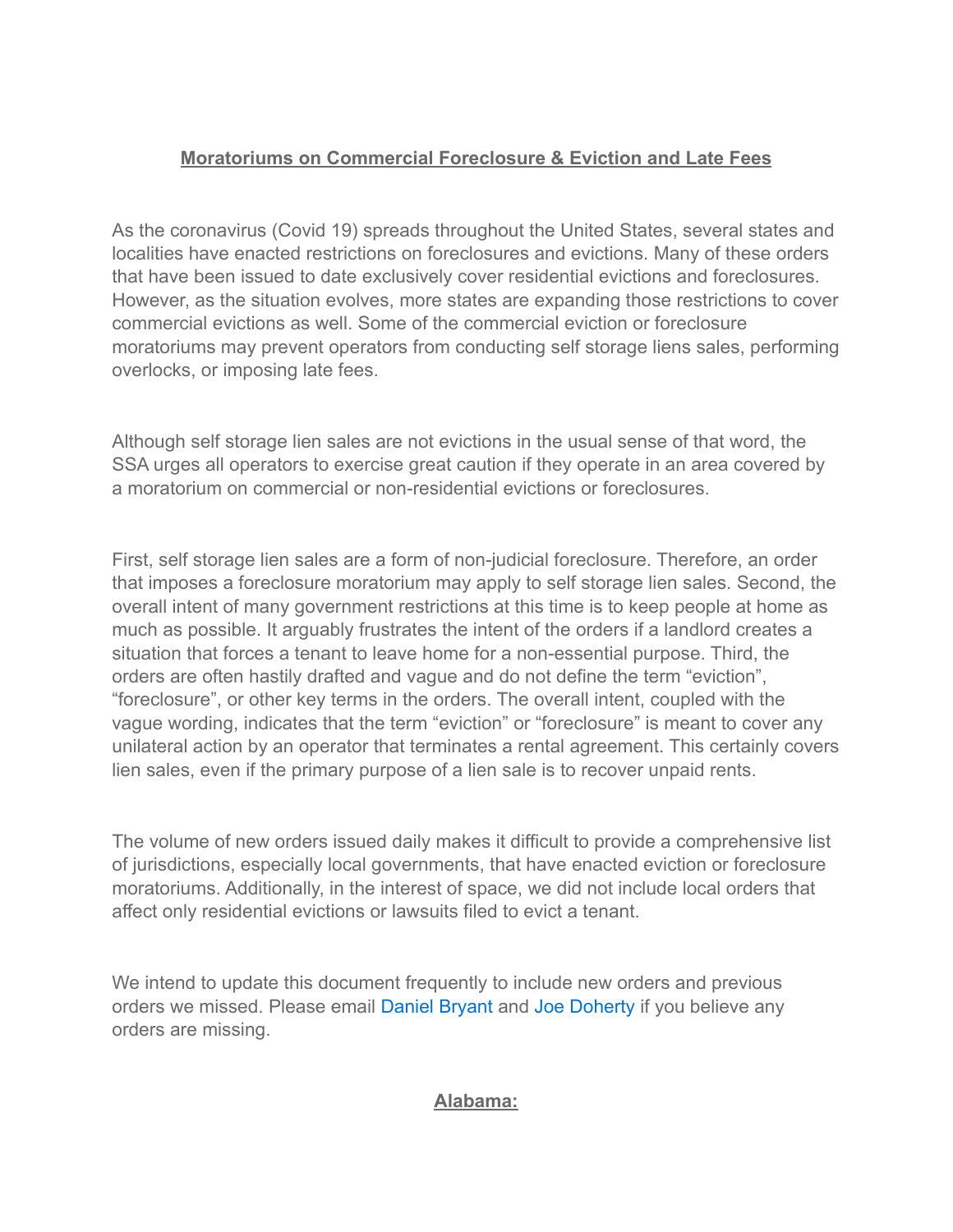■ There are currently no commercial restrictions in place. Check back [here](http://digital.archives.alabama.gov/cdm/search/collection/executive/field/creato/searchterm/Ivey,%20Kay,%20E.,%201944-/mode/exact) for additional updates.

## **Alaska:**

**There are currently no commercial restrictions in place. Check back [here](https://gov.alaska.gov/newsroom/) for** additional updates.

### **Arizona:**

- Governor issued an [order,](https://azgovernor.gov/sites/default/files/eo_2020-21_prohibiting_small_business_evictions.pdf) temporarily halting small business evictions in the state until May 31, 2020. Commercial eviction actions including lock outs, notice to vacate or any other attempt to inhibit the operations of a business are suspended if caused by financial hardship related to COVID-19. A commercial tenant that is suffering financial hardship must notify the landlord in writing as soon as possible with any available supporting documentation of their inability to pay rent and acknowledge that contractual terms of the lease remain in effect. The definition of commercial tenant is very broad, covering corporations, nonprofits, LLCs, independent contractors, and self employed individuals.
- As a result, while the order only seeks to halt small business evictions, it will likely be practically impossible for operators in Arizona to determine who is a commercial tenant or who is using the unit exclusively for personal use. Operators in Arizona should exercise caution while the order is in effect and potentially consider halting overlocking, denial of access, late fees, lien notices, and lien sales for all tenants who provide supporting documentation of their inability to pay due to temporary financial hardship.
- Governor Ducey issued an [order,](https://azgovernor.gov/sites/default/files/eo_2020-14_0.pdf) temporarily delaying residential evictions for people impacted by coronavirus for up to 120 days.

### **Arkansas:**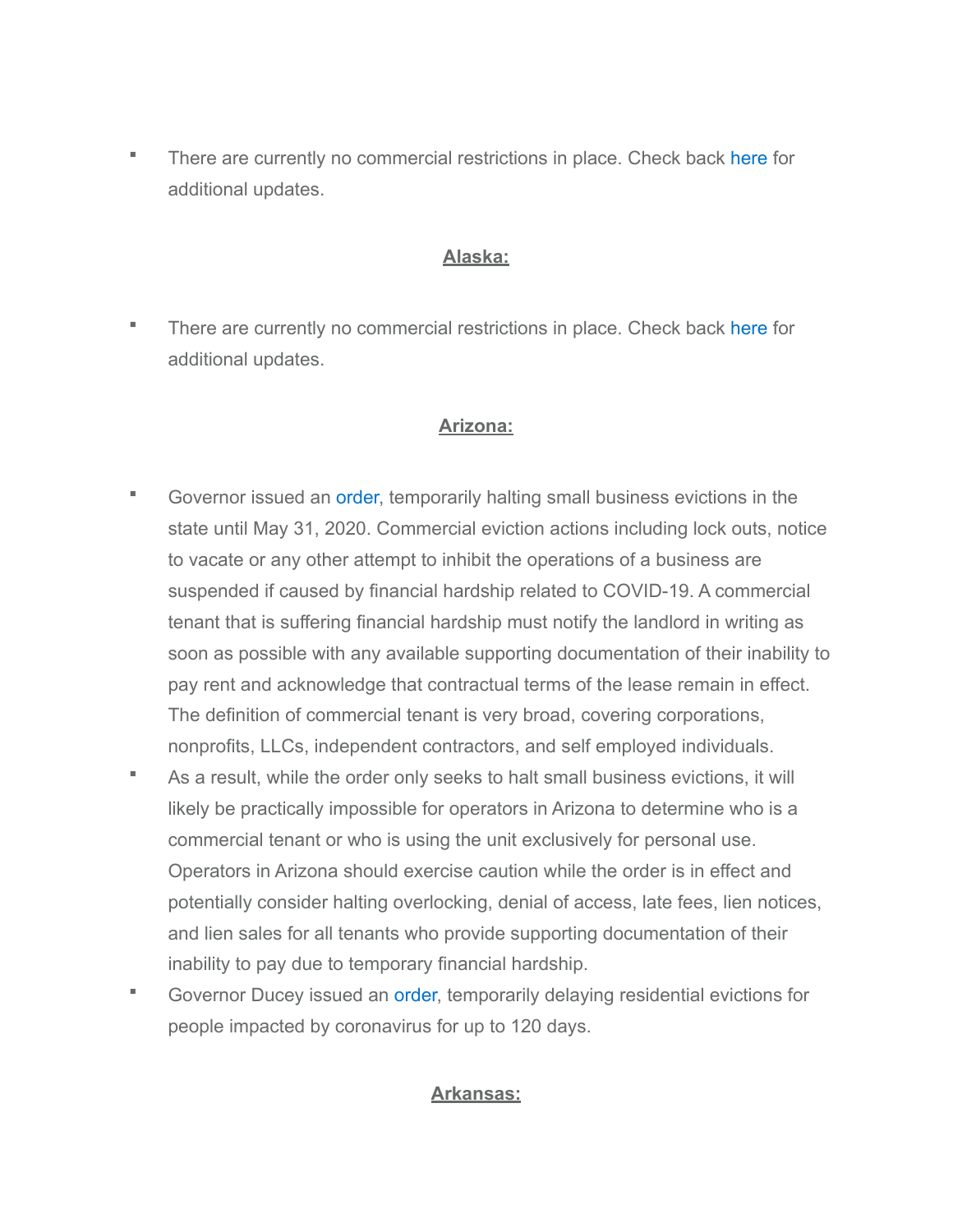▪ No commercial eviction moratorium in place.

#### **California**:

- **Governor issued an [order,](https://www.gov.ca.gov/wp-content/uploads/2020/03/3.27.20-EO-N-37-20.pdf) issuing a statewide moratorium on residential** evictions.
- **EXECOVERIGHT COVERTIGHT COVERTIGHT IS COVERTED FOR EXECUTE IS COVERTED FOR EXECUTE IS COVERTED FOR EXECUTE IS COVERT** pause evictions for renters. The protection is in effect through May 31, 2020. Tenants are still obligated to pay rent, and landlords can still recover rent that is due. The order only applies to the imposition of limitations on evictions when the basis for the eviction is nonpayment of rent, or a foreclosure, arising out of a substantial decrease in household or business income (including, but not limited to, a substantial decrease in household income caused by layoffs or a reduction in the number of compensable hours of work, or a substantial decrease in business income caused by a reduction in opening hours or consumer demand), or substantial out-of-pocket medical expenses; and the decrease in household or business income or the out-of-pocket medical expenses was caused by the COVID-19 pandemic, or by any local, state, or federal government response to COVID-19, and is documented.
- Evictions and foreclosures are suspended only as set forth by local governments. Many localities in California have imposed such restrictions on commercial leases. Additionally, many have restricted the ability to impose any late fees. A complete list of California orders is forthcoming.

### **Ontario, CA**

The City Council [ordered](https://www.ontarioca.gov/sites/default/files/Ontario-Files/City-Clerk-Records-Management/O3159%20Urgency%20Ordinance%20Adopting%20Temporary%20Regulations%20Prohibiting%20the%20Eviction%20of%20Tenants%20During%20the%20COVID-19%20Pandemic.pdf) that no landlord shall endeavor to evict a storage unit patron (including a lien sale), in accordance with the ordinance, if the storage unit patron demonstrates that the inability to pay rent or fees is due to COVID-19, the state of emergency regarding COVID-19, or following government recommended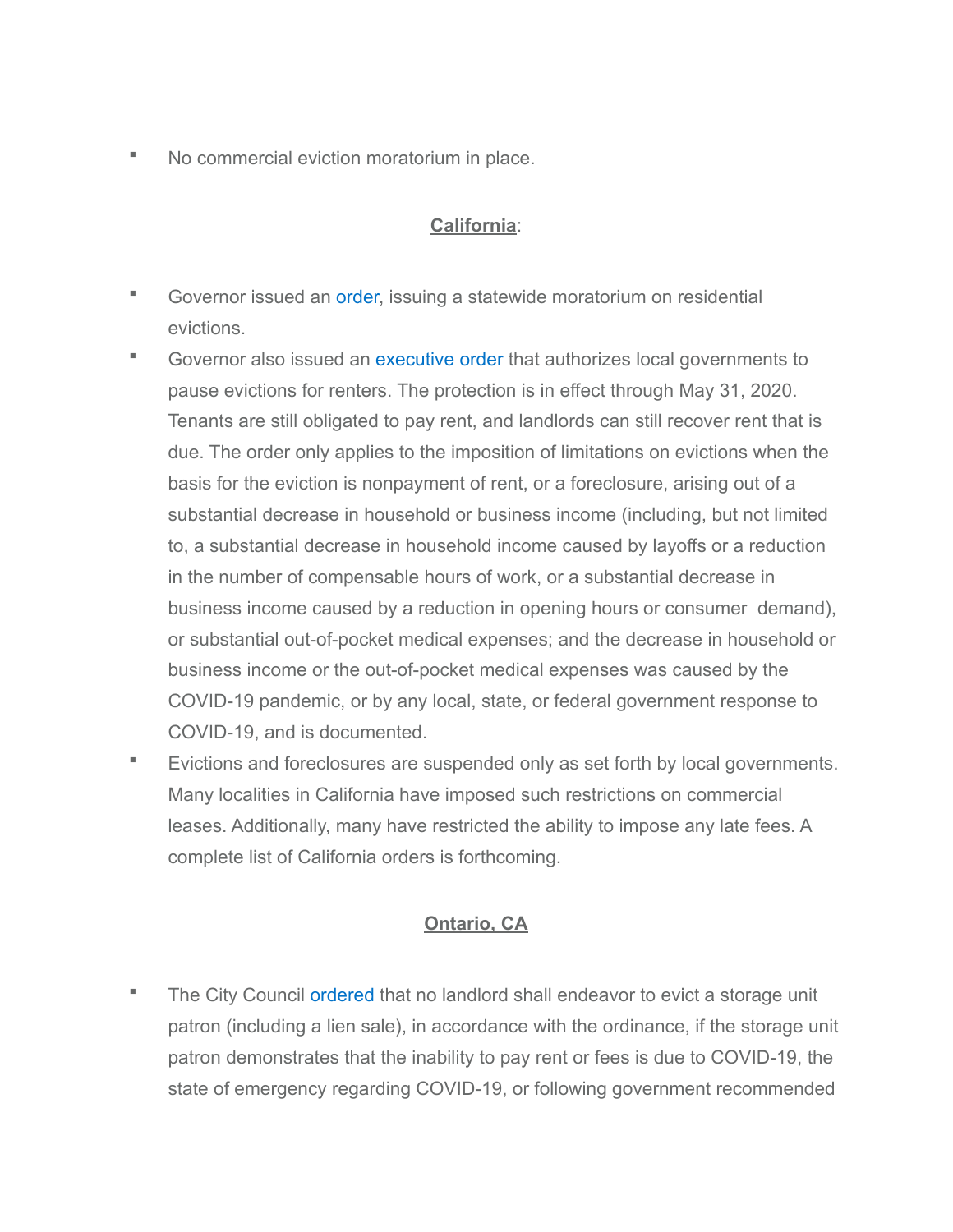COVID-19 precautions. To take advantage of these protections, the patron must satisfy all of the following requirements:

- 1. Prior to April 7, the patron paid rent due to the storage unit operator pursuant to an agreement.
- 1. The patron notifies the storage unit operator in writing before the rent is due, or within a reasonable period of time afterwards not to exceed 7 days, that the patron needs to delay all or some payment of rent because of an inability to pay the full amount due to reasons related to COVID-19, including but not limited to the following:
- The patron was unavailable to work because the patron was sick with a suspected or confirmed case of COVID-19 or caring for a household or family member who was sick with a suspected or confirmed case of COVID-19;
- The patron experienced a lay-off, loss of hours, or other income reduction resulting from COVID-19, the state of emergency, or related government response; or
- The patron needed to miss work to care for a child whose school was closed in response to COVID-19.
- 1. The patron retains verifiable documentation, such as termination notices, payroll checks, pay stubs, bank statements, medical bills, or signed letters or statements from an employer or supervisor explaining the patron's changed financial circumstances, to support the patron's assertion of an inability to pay. This documentation may be provided to the storage unit operator no later than the time of payment of back-due rent.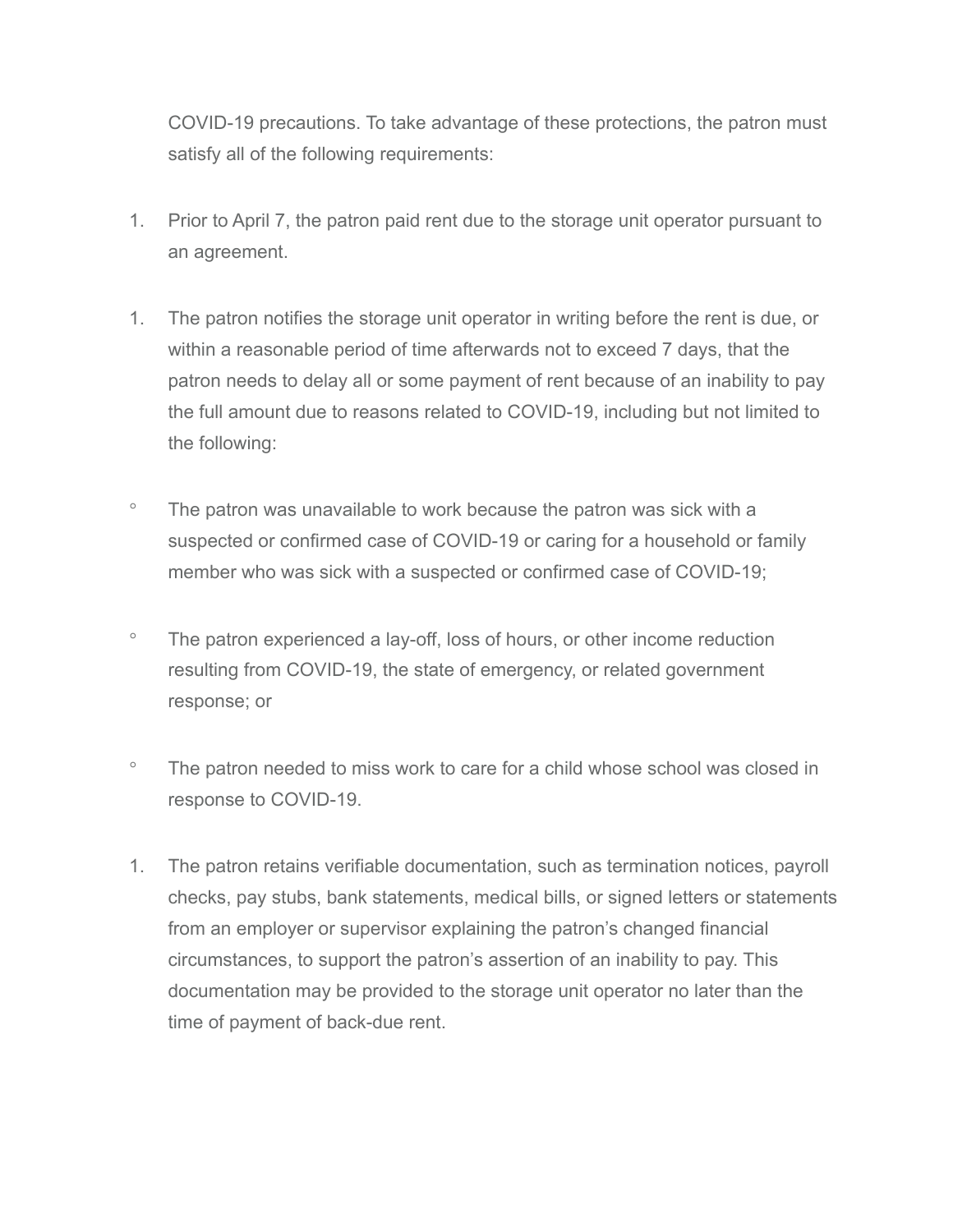- If a storage unit patron complies with the requirements above, a storage unit operator shall not do any of the following:
- 1. Prevent a storage unit patron from accessing their stored items during the normal hours of operation of the storage unit facility; or
- 1. Send to the storage unit patron a Notice of Lien Sale pursuant to Business and Professions Code, Division 8, Chapter 10, or any other applicable statute regulating storage unit operators.
- 1. Conduct a Lien Sale pursuant to Business and Professions Code, Division 8, Chapter 10, or any other applicable statute regulating storage unit operators.
- For purposes of this ordinance, "in writing" includes email or text communications to a landlord or the landlord's representative with whom the tenant has previously corresponded by email or text. Any medical or financial information provided to the landlord shall be held in confidence, and only used for evaluating the tenant's claim.
- The patron is not relieved of liability for unpaid storage fees, which the operator may seek after expiration of the local emergency and the patron must pay within six months of the expiration of the local emergency. Six months after the end of the emergency if the rent or storage fees are unpaid, an operator may charge or collect a late fee for rent/fees that is delayed for the reasons stated in the ordinance; or an operator may seek rent or storage fees that is delayed for the reasons stated in the ordinance through the eviction or other appropriate legal process.
- The order remains in effect until further notice.

### **Colorado:**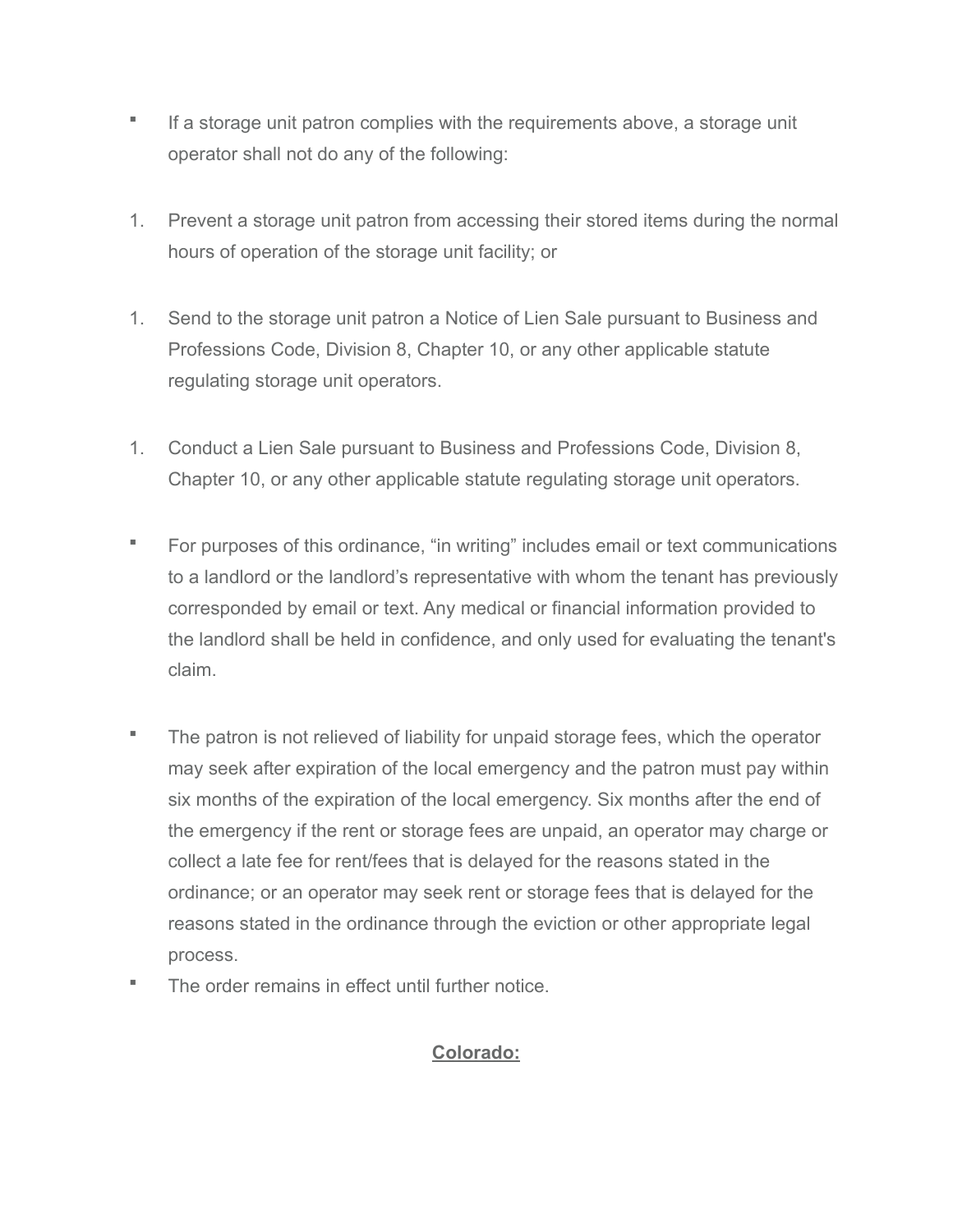■ Governor issued an [order,](https://drive.google.com/file/d/1mMCRLb6PxMPI680_THFn4nqLGAty1jq9/view) directing state agencies to work with residential and commercial landlords to work on payment solutions. The SSA is monitoring any new developments.

### **Connecticut:**

The State of Connecticut Superior Court issued an [order,](https://www.jud.ct.gov/Execution_stay.pdf) issuing an immediate stay of all issued executions on evictions and ejectments through May 1, 2020. Although this order does not affect self storage lien sales, it may affect the ability to evict a tenant for reasons other than non-payment.

### **Delaware:**

- The Delaware Justice of the Peace has [paused](https://courts.delaware.gov/forms/download.aspx?id=120318) all landlord/tenant, debt, replevin and trespass proceedings scheduled for in-court appearance and all evictions currently ordered and scheduled from March 17, 2020 through April 16, 2020 shall be rescheduled for a date not earlier than May 1, 2020. Although this order does not affect self storage lien sales, it may affect the ability to evict a tenant for reasons other than non-payment.
- Governor issued an [order,](https://governor.delaware.gov/wp-content/uploads/sites/24/2020/03/Sixth-Modification-to-State-of-Emergency-03242020.pdf) halting residential evictions and foreclosures.

### **District of Columbia:**

- **The D.C. Superior Court [ordered](https://www.dccourts.gov/coronavirus) the suspension of evictions of all tenants and** foreclosed homeowners. Although this order does not affect self storage lien sales, it may affect the ability to evict a tenant for reasons other than nonpayment.
- The D.C. Superior Court also [ordered](https://www.dccourts.gov/sites/default/files/Order-Attachment-PDFs/Order-3-19-20.pdf) that "Unless otherwise ordered by the court, all deadlines and time limits in statutes, court rules, and standing and other orders issued by the court that would otherwise expire before May 15, 2020 including statutes of limitations, are suspended, tolled, and extended during the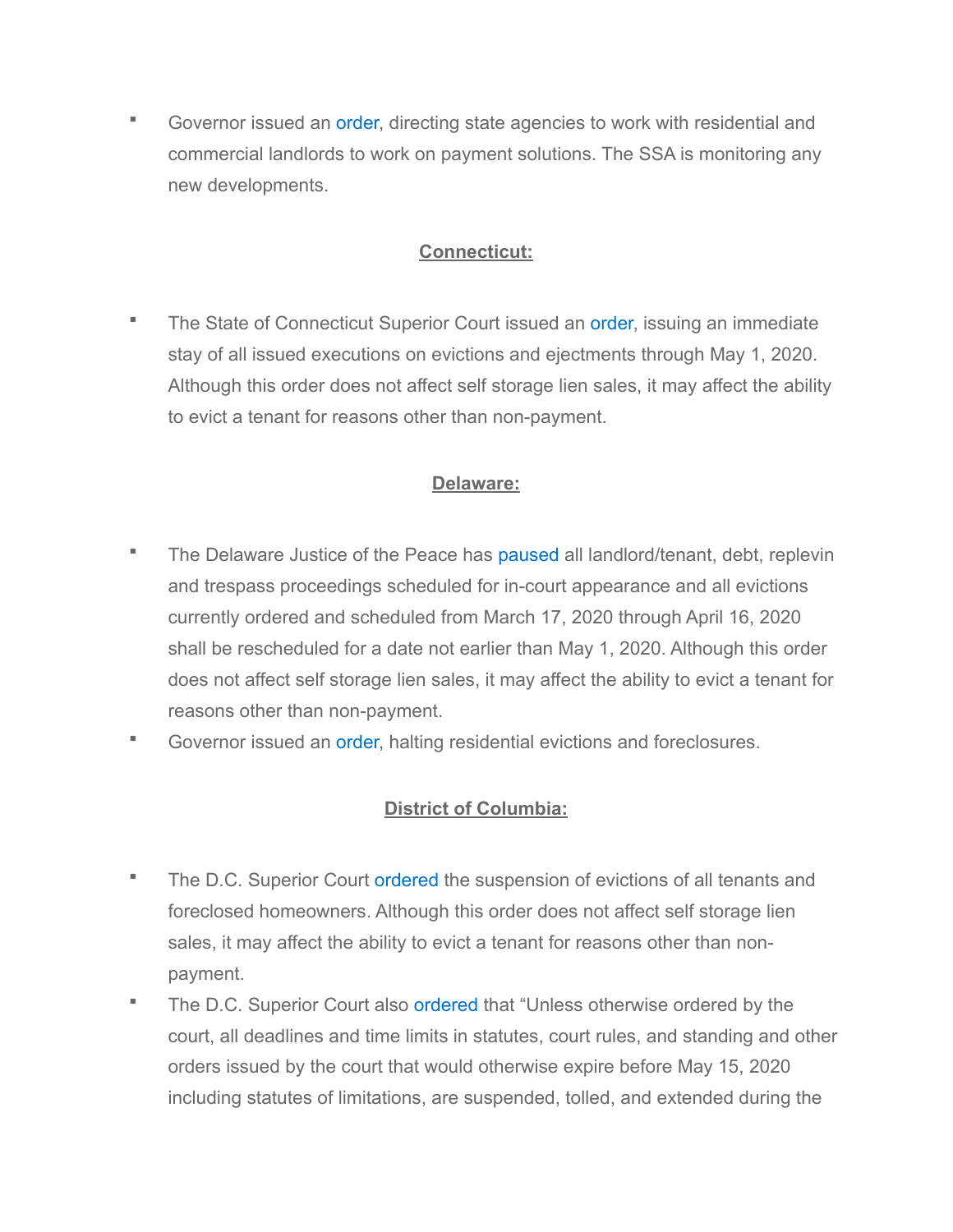period of the current emergency. Such deadlines and time limits may be further suspended, tolled, and extended as circumstances change."

- Although the court likely does not have the authority to extend deadlines and time limits for non-judicial procedures such as the self storage lien law, the order is broadly worded, and storage operators should consult with counsel before proceeding with lien sales.
- **[The COVID-19 Response Emergency Amendment Act of 2020](http://chairmanmendelson.com/2020/04/06/final-covid-draft-temporary-act/) appears not to** affect self storage operators but should be reviewed closely before proceeding with lien sales.

### **Florida:**

- **EXECTE:** Florida Governor issued an [order,](https://www.flgov.com/wp-content/uploads/orders/2020/EO_20-94.pdf) halting temporarily residential evictions.
- The Florida Supreme Court issued an [order](https://www.floridasupremecourt.org/content/download/632431/7186205/AOSC20-17.pdf) that alters many court procedures and rules, including writs of possession until April 17, 2020.

# **Georgia:**

▪ There are currently no statewide residential or commercial eviction or foreclosure restrictions in effect.

# **Hawaii:**

**The Hawaii Department of Public Safety Sheriff Division [announced](https://governor.hawaii.gov/newsroom/latest-news/psd-news-release-sheriff-division-temporarily-suspends-eviction-activities/) it is** suspending all eviction activities. This likely does not affect self storage operations.

### **Idaho:**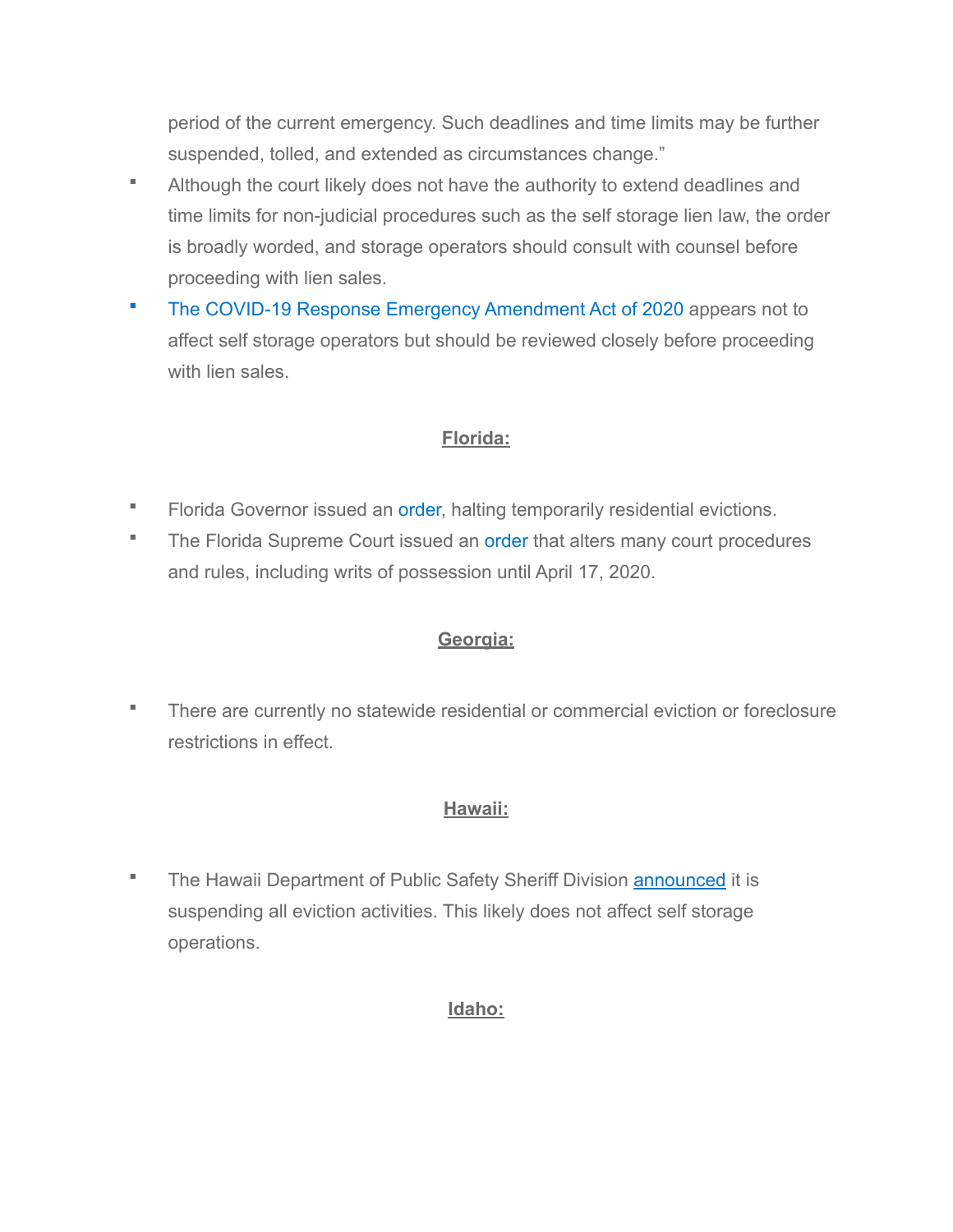**■** Idaho Supreme Court issued an [order](https://isc.idaho.gov/EO/Emergency-Reduction-Order.pdf), halting most court proceedings except for emergency matters including eviction actions where the basis for eviction is that the unlawful delivery, production or use of a controlled substance is taking place on the premises. Although this order does not affect self storage lien sales, it may affect the ability to evict a tenant for reasons other than non-payment.

## **Illinois:**

■ Governor issued an [order,](https://www2.illinois.gov/IISNews/21288-Gov._Pritzker_Stay_at_Home_Order.pdf) pausing enforcement of residential evictions.

## **Chicago:**

**The Circuit Court of Cook County [announced](http://www.cookcountycourt.org/home/informationregardingcoronavirus.aspx) a pause to most cases, including** evictions, until April 15, 2020. Although this order does not affect self storage lien sales, it may affect the ability to evict a tenant for reasons other than nonpayment.

### **Indiana:**

■ Governor issued an [order,](https://www.in.gov/gov/files/EO_20-06.pdf) pausing residential evictions and foreclosures until the state of emergency concludes.

### **Iowa:**

▪ Governor issued an [order,](https://governor.iowa.gov/sites/default/files/documents/Public%20Health%20Proclamation%20-%202020.03.19.pdf) halting residential evictions and foreclosures.

# **Kansas:**

■ Governor issued an [order,](https://governor.kansas.gov/wp-content/uploads/2020/03/EO-20-10-Executed.pdf) halting temporarily residential evictions and foreclosures. Paragraph 6 of the order does not explicitly limit its application to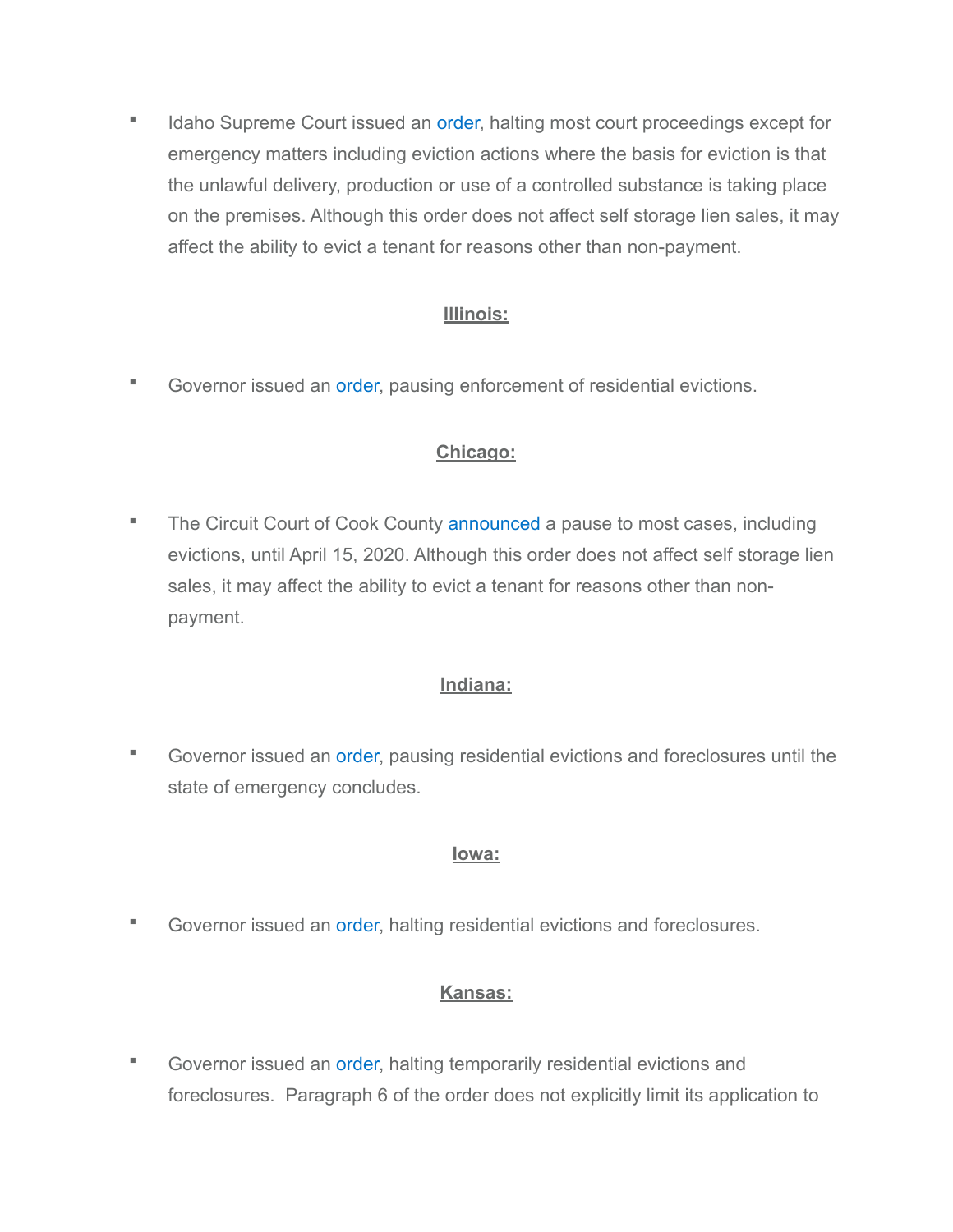residential; however, it only applies to judicial proceedings and therefore likely does not affect self storage lien sales.

## **Kentucky:**

■ Supreme Court of Kentucky has issued an [order,](https://www.nkybar.com/resources/KENTUCKY%20COURT%20OF%20JUSTICE%20RESPONSE%20TO%20COVID-19%20EMERGENCY.pdf) halting in-person proceedings until April 10.

## **Louisiana:**

**• Governor issued an [order,](https://gov.louisiana.gov/assets/Proclamations/2020/Proc-No-30-updTED.pdf) suspending legal deadlines, including liberative** prescription and preemptive periods applicable to legal proceedings in all courts, administrative agencies, and boards, until at least Monday, April 13, 2020, including, but not limited to, any such deadlines set forth by law within Title 9 of Louisiana Revised Statutes, Civil Code Ancillaries. The self storage lien law is part of Title 9 of the Louisiana Revised Statutes. Therefore, this order may suspend the deadlines in the lien law, including the tenant's deadline to pay in response to the lien notice.

### **Maine:**

**■** Maine Supreme Court issued an [order,](https://www.courts.maine.gov/covid19/emergency-order-notice-revised.pdf) halting most types of court cases including evictions and foreclosures until at least May 1. Although this order does not affect self storage lien sales, it may affect the ability to evict a tenant for reasons other than non-payment.

# **Maryland:**

▪ Governor issued an [order,](https://governor.maryland.gov/wp-content/uploads/2020/04/Evictions-Repossessions-Foreclosure-AMENDED-4.3.20.pdf) halting certain types of commercial evictions and certain types of repossessions.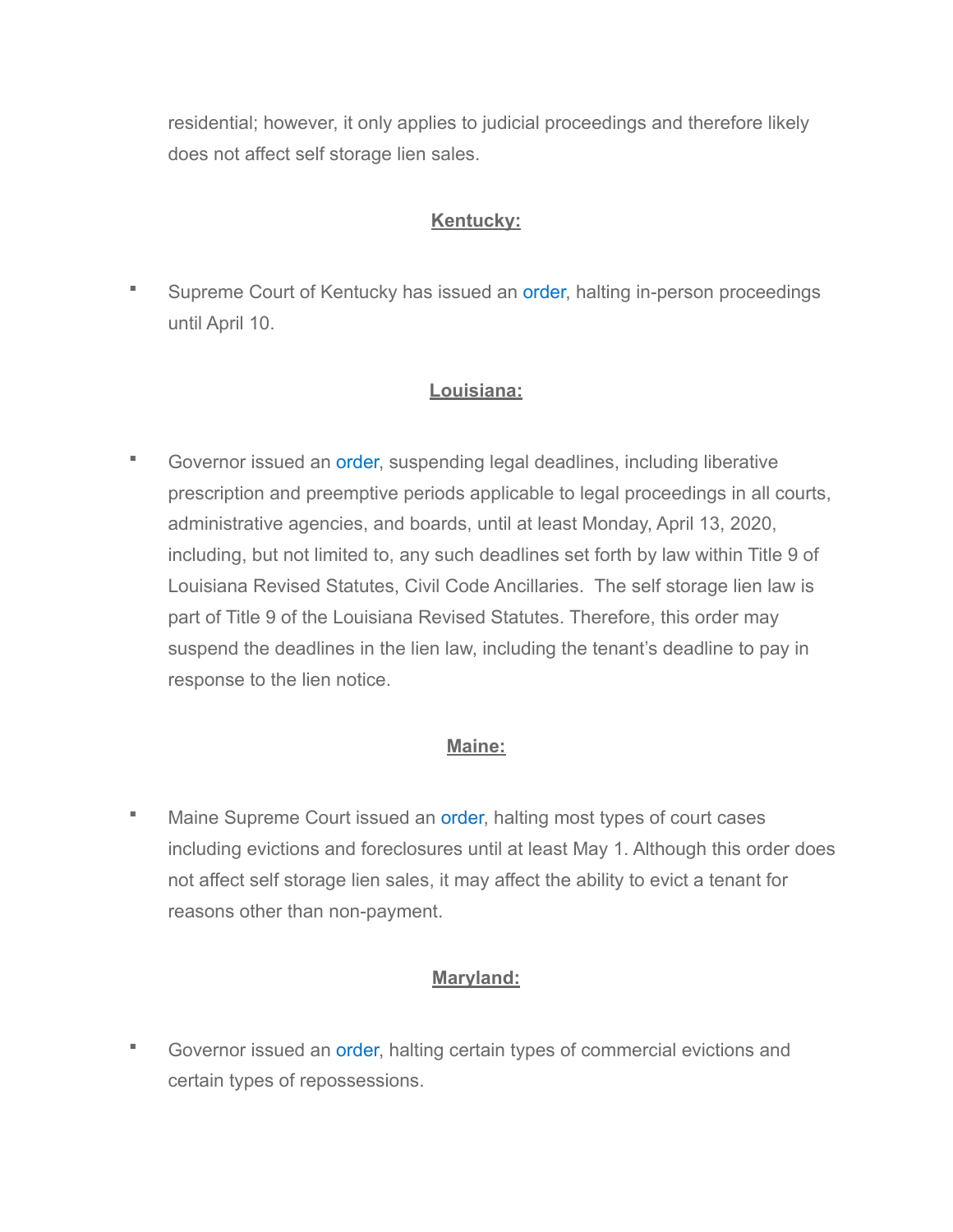- It states that to the extent any statute, rule or regulation would permit a Creditor to repossess any automobile, truck, or Chattel Home by self-help (including, without limitation, CL §§ 9-609, 12-115, 12-624, 12-1021, or 14-2008), such statute, rule, or regulation is hereby suspended until the state of emergency is terminated and the catastrophic health emergency is rescinded.
- While subject to interpretation, this likely covers self storage lien sales of automobiles, trucks, or chattel homes. SSA members should consult with legal counsel before proceeding with a lien sale of those vehicles.
- Governor issued an [order,](https://governor.maryland.gov/wp-content/uploads/2020/03/Executive-Order-Temp-Evictions-Prohibiting.pdf) halting residential evictions of any tenant who can show that their failure to pay rent is related to the coronavirus (COVID-19) outbreak.

## **Baltimore County, MD:**

**EXTER At the County Executive's request, Sheriff R. Jay Fisher has agreed to suspend** [all evictions](https://www.baltimorecountymd.gov/News/coronavirus.html) for the duration of the state of emergency in the County.

### **Massachusetts:**

- **■** Massachusetts has placed [restrictions](https://www.mass.gov/news/ags-office-issues-emergency-regulation-to-protect-consumers-from-harmful-debt-collection) on most forms of debt collection, which likely extends to lien notices and lien sales. While the regulations are in effect, operators should likely halt tenant collection efforts, aside from payment reminders that do not imply or threaten a lien sale. Consultation with your legal counsel is strongly advised.
- **The Massachusetts House has introduced a [bill](https://malegislature.gov/Bills/191/HD4935) that prevents evictions as well as** foreclosures of residential property.

#### **Cambridge, MA**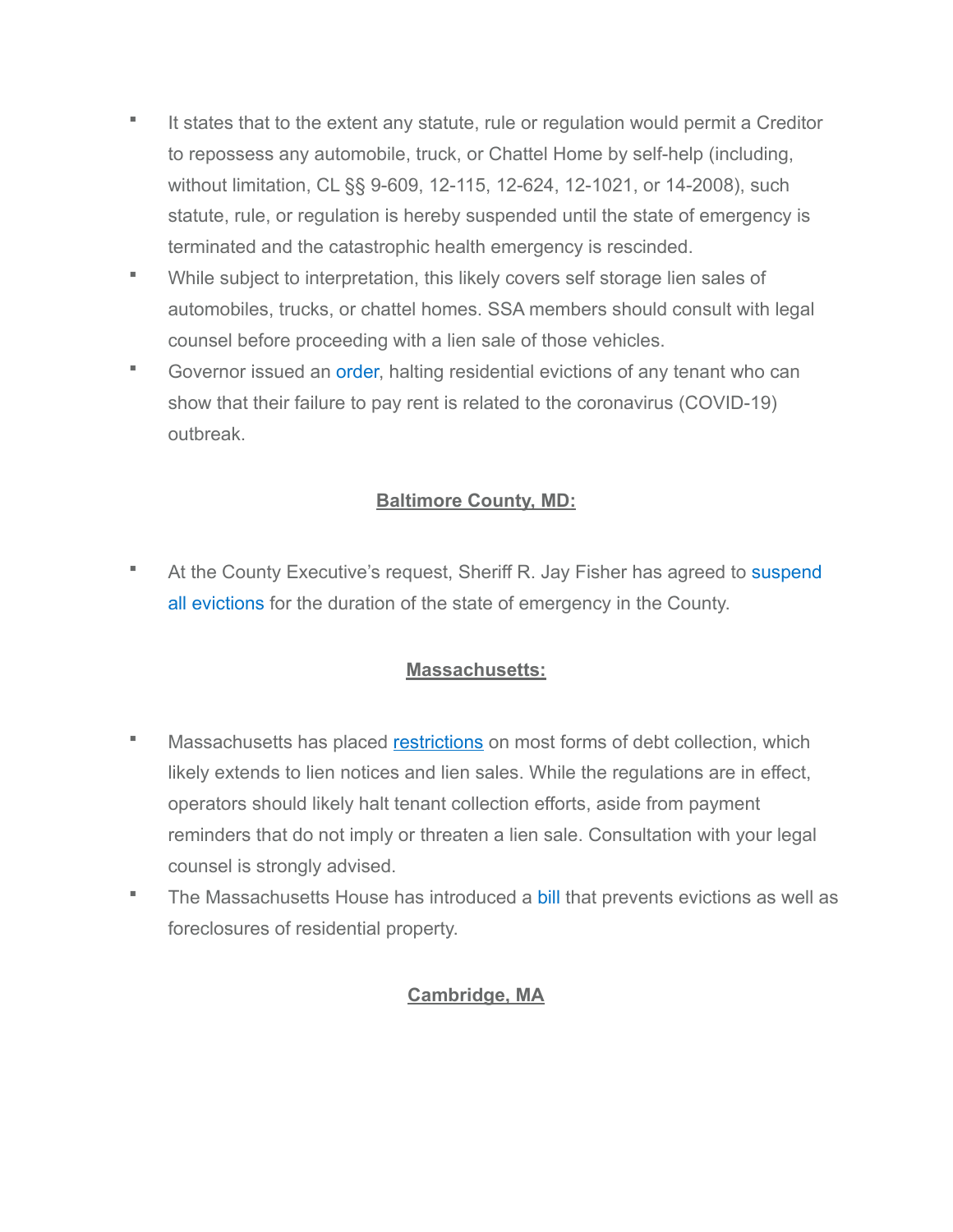- **The City Manager issued [an order](https://www.cambridgema.gov/-/media/Files/citymanagersoffice/COVID19/coccovid19tempemergordevictions4320.pdf) stating that "no Landlord shall enforce an** action for any reason upon a tenant in Cambridge, either residential or commercial, during the pendency of this Emergency Order."
- The order remains in effect until further notice.
- This order likely affects self storage lien sales. Operators in Cambridge should consult with legal counsel before proceeding with any lien sales.

## **Danvers, MA**

- **The Board of Health issued [an order](https://docs.google.com/viewerng/viewer?url=https://storage.googleapis.com/proudcity/danversma/uploads/2020/04/Signed-ORDER-MORATORIUM-ON-EVICTIONS-AND-OPEN-HOUSES-04-06-20.pdf) stating that "no landlord and/or owner shall** enforce an eviction upon a resident of Danvers, residential or commercial, during this public health crisis."
- The order remains in effect until further notice.
- This order likely affects self storage lien sales. Operators in Danvers, and operators with delinquent tenants who live in Danvers, should consult with legal counsel before proceeding with any lien sales.

### **Peabody, MA**

**The Board of Health issued [an order](https://www.salemnews.com/news/local_news/peabody-board-votes-for-temporary-stay-on-evictions/article_284dd2da-3e14-5411-b2ef-4512d6b8cb75.html) limiting certain commercial evictions of** essential businesses. The text of the order is not yet available.

# **Somerville, MA**

- The Mayor [ordered](https://www.somervillema.gov/evictionmoratorium) that "no landlord and/or owner shall enforce an eviction upon a resident of Somerville, residential or commercial, during this public health crisis."
- **This Emergency Order shall remain in effect until notice is given, pursuant to the** Board of Health's judgment that the public health emergency no longer exists.
- This order likely affects self storage lien sales. Operators in Somerville, and operators with delinquent tenants who live in Somerville, should consult with legal counsel before proceeding with any lien sales.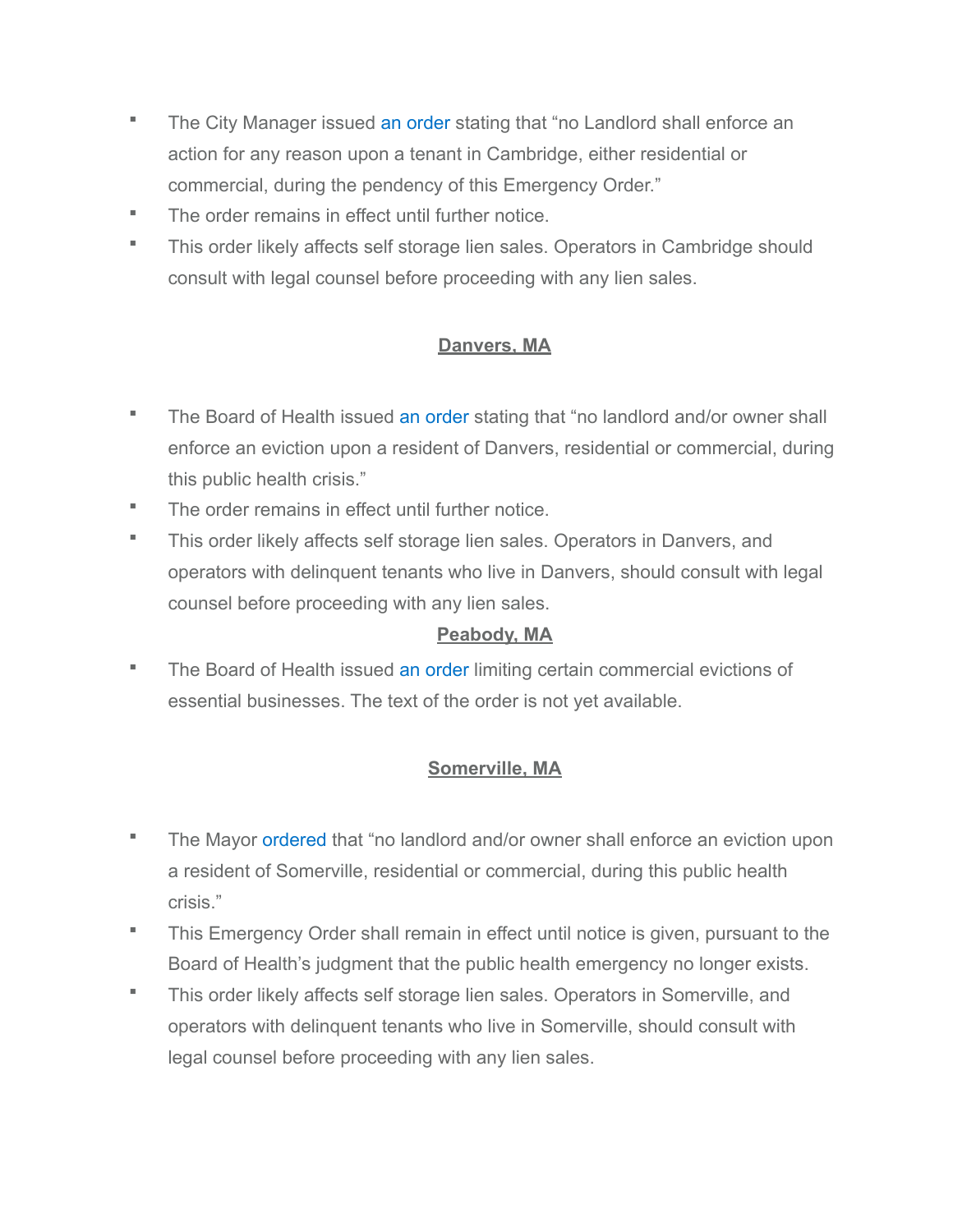#### **Michigan:**

▪ Governor issued an [order,](https://www.michigan.gov/whitmer/0,9309,7-387-90499_90705-522509--,00.html) halting residential evictions until at least April 17, 2020 for nonpayment of rent.

#### **Minnesota:**

■ Governor issued an [order,](https://mn.gov/governor/assets/EO%2020-14%20Filed_tcm1055-424508.pdf) halting temporarily evictions against residential tenants.

## **Mississippi:**

- Governor issued an [order,](https://www.sos.ms.gov/content/executiveorders/ExecutiveOrders/1466.pdf) suspending evictions within the state. While the order appears to have been intended to cover residential tenancies, paragraph 1(c) includes the statement "evictions with the state of Mississippi are suspended", which can be read to cover commercial evictions such as self storage lien sales. Self storage operators should review the order carefully and consult with legal counsel before proceeding with any lien sales.
- **For further information from the Mississippi court system, check back [here.](https://courts.ms.gov/news/news.php)**

#### **Missouri:**

Missouri Supreme Court issued an [order,](https://www.courts.mo.gov/page.jsp?id=153093) halting all in person court proceedings.

#### **Montana:**

Montana Supreme Court issued a [memorandum](https://courts.mt.gov/Portals/189/docs/COVID-19%203-17.pdf) to all courts in the state, recommending that virtually all cases be postponed but ultimately leaving that to individual courts to decide. Although this order does not affect self storage lien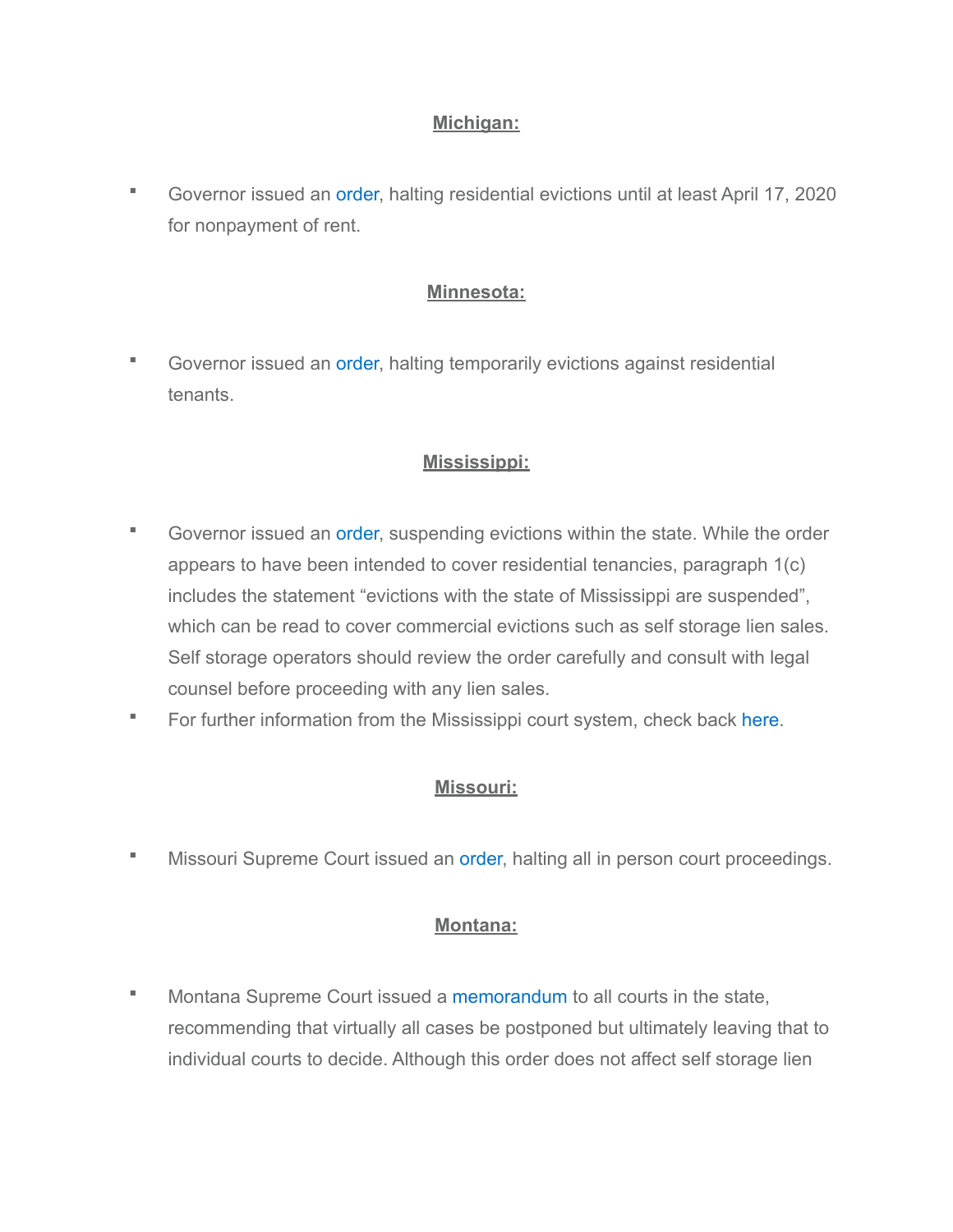sales, it may affect the ability to evict a tenant for reasons other than nonpayment.

Montana Governor issued an [order,](https://covid19.mt.gov/Portals/223/Documents/Evictions%20Foreclosures%20and%20Utilities.pdf?ver=2020-03-31-173032-787) limiting residential foreclosures and evictions. Per the order, it does not cover "property rented for commercial business use."

## **Nebraska:**

■ Governor issued an [order,](https://www.dropbox.com/s/kci7kheh31ffhfi/EO%2020-07%20-%20Temporary%20Residential%20Eviction%20Relief%20.pdf?dl=0) stopping temporarily residential evictions.

### **Nevada:**

- On March 29, Nevada Governor Steve Sisolak issued an executive [order](https://nvhealthresponse.nv.gov/wp-content/uploads/2020/03/Directive-008-Guidance-Release-Directive-Final.pdf) barring lockouts as well as commercial evictions and foreclosures. The order also prohibits landlords from charging late fees for nonpayment. The order took effective immediately and will remain in effect until further notice.
- While the Governor's order is in effect, Nevada operators are strongly encouraged to communicate with their legal counsel before locking out tenants (including overlocking units or suspending gate access), imposing late fees, or conducting lien sales.
- The order provides only narrow exceptions to the bans on evictions and foreclosures. First, the order "does not prohibit the eviction of persons who seriously endanger the public or other residents, engage in criminal activity, or cause significant damage to the property." Second, the order does not prohibit "the continuation of any eviction or foreclosure action or proceeding predating" the Governor's March 12 declaration of emergency.

### **New Hampshire:**

New Hampshire Governor Chris Sununu has issued [an order](https://www.governor.nh.gov/news-media/press-2020/documents/emergency-order-4.pdf) banning all nonjudicial foreclosure actions in the state until further notice. Self storage lien sales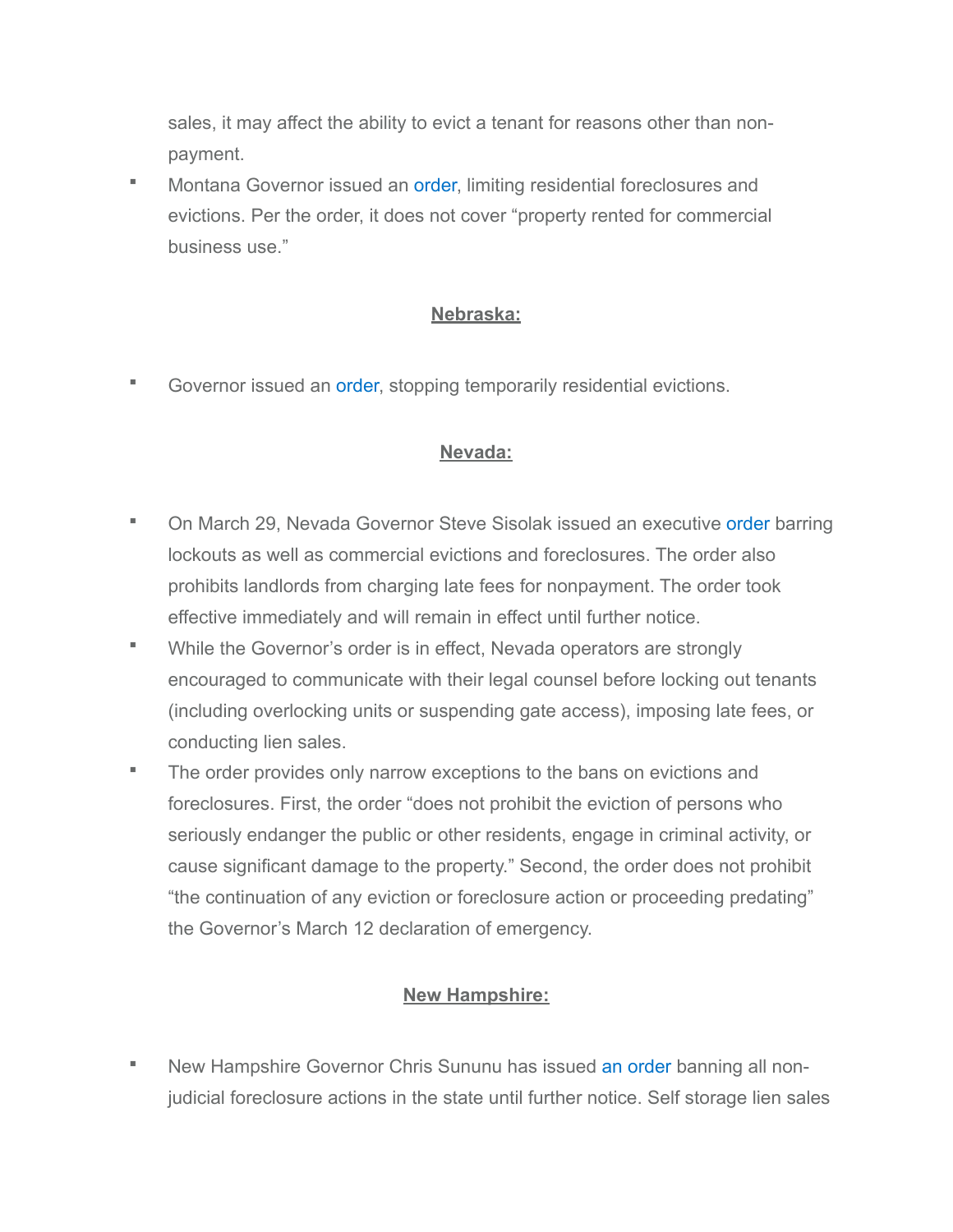are a type of non-judicial foreclosure. Therefore, the order may ban self storage lien sales. Self storage owners and operators in New Hampshire are urged to consult with their legal counsel before proceeding with any lien sales in the state.

#### **New Jersey:**

Governor on March 19 issued an [order,](https://nj.gov/infobank/eo/056murphy/pdf/EO-106.pdf) pausing residential evictions and foreclosures for 60 days.

#### **Newark, NJ**

■ Mayor on March 15 announced a 60-day moratorium on evictions. The Mayor's order is not available online. We are trying to locate a copy.

#### **New Mexico:**

State has issued an [order](https://nmcourts.gov/covid-19.aspx), halting residential evictions indefinitely.

#### **Santa Fe:**

Santa Fe Mayor issued an [order,](https://legistarweb-production.s3.amazonaws.com/uploads/attachment/pdf/555911/State_of_Emergency_Extension__Signed_.pdf) stopping residential and commercial eviction indefinitely. The Mayor is prohibiting the eviction of residential and commercial property tenants who, because of the public health emergency, are unable to pay rent on time. This likely affects self storage operators.

#### **New York:**

Governor issued an [order,](https://www.governor.ny.gov/news/governor-cuomo-signs-new-york-state-pause-executive-order) implementing a 90-day suspension of all commercial and residential evictions. This includes New York City. Self storage operators in New York should consult with their legal counsel before sending notices or proceeding with any lien sales.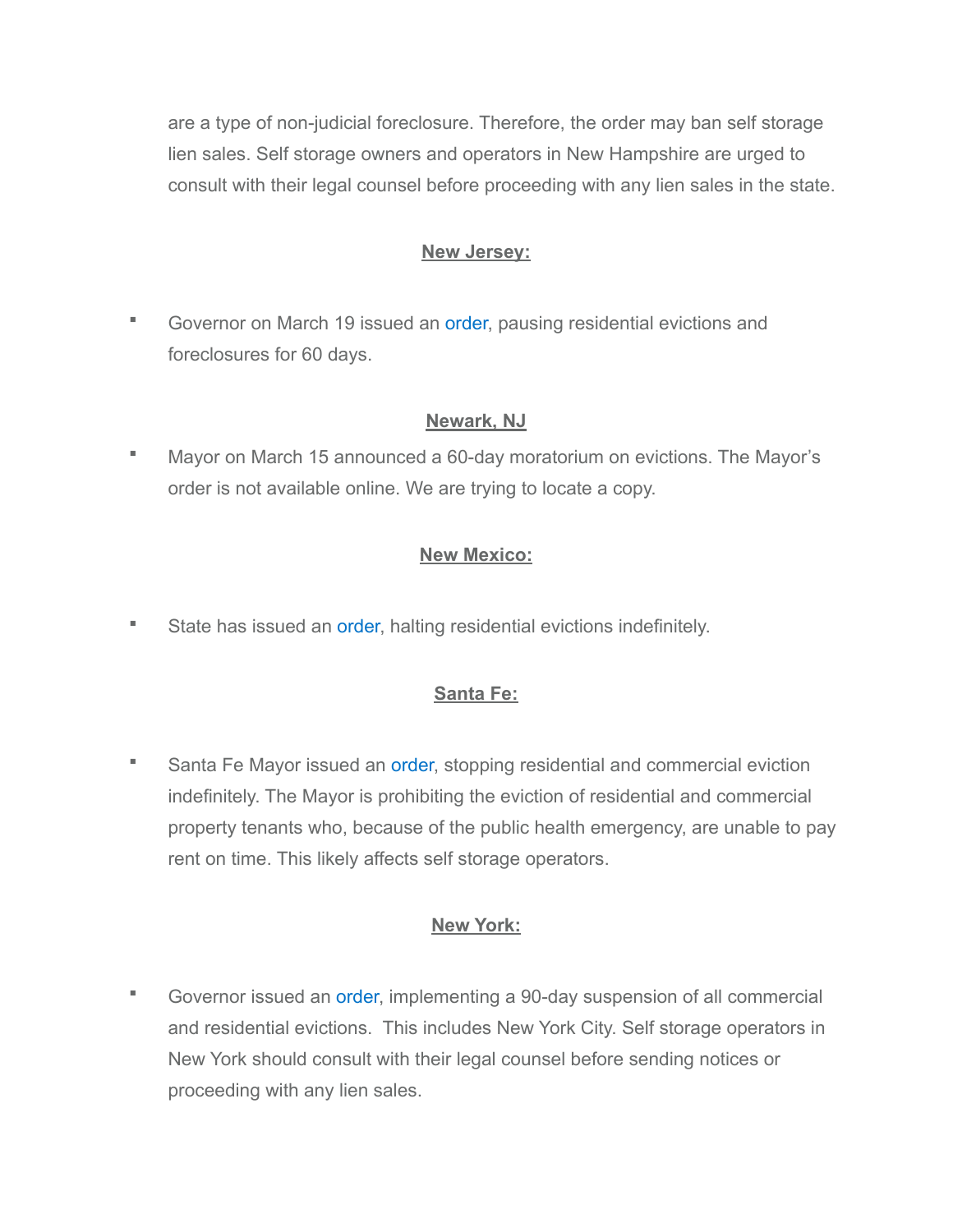### **North Carolina:**

**EXEDEE COUTA** Supreme Court of North Carolina issued an [order,](https://www.nccourts.gov/assets/inline-files/Coronavirus-Update-for-our-Courts-Memo-to-Judicial-Officials-3-15-20.pdf?Tuzuse0oAnyFyzogb4eejpcawxCrf4kl) pausing eviction and foreclosure cases for thirty days. Although this order does not affect self storage lien sales, it may affect the ability to evict a tenant for reasons other than nonpayment.

### **North Dakota:**

- North Dakota Supreme Court issued an [order,](https://www.ndcourts.gov/supreme-court/dockets/20200107/3) pausing temporarily residential evictions.
- Additionally, several other individual courts have elected to close or significantly reduce operations. For a full list, click [here.](https://www.ndcourts.gov/news/north-dakota/counties/counties-respond-to-coronavirus-emergency)
- **EXTE:** Although this order does not affect self storage lien sales, it may affect the ability to evict a tenant for reasons other than non-payment.

#### **Ohio:**

▪ There is no statewide eviction moratorium in place currently.

#### **Oklahoma:**

Oklahoma Supreme Court issued an [order,](https://www.oscn.net/news/2003271403/scad-no-202029) halting temporarily all deadlines and procedures whether prescribed by statute, rule or order in any civil, juvenile or criminal case, through May 15, 2020. This suspension also applies to appellate rules and procedures for the Supreme Court, the Court of Criminal Appeals, and the Court of Civil Appeals. In any civil case, the statute of limitations shall be extended through May 15, 2020. Although this order does not affect self storage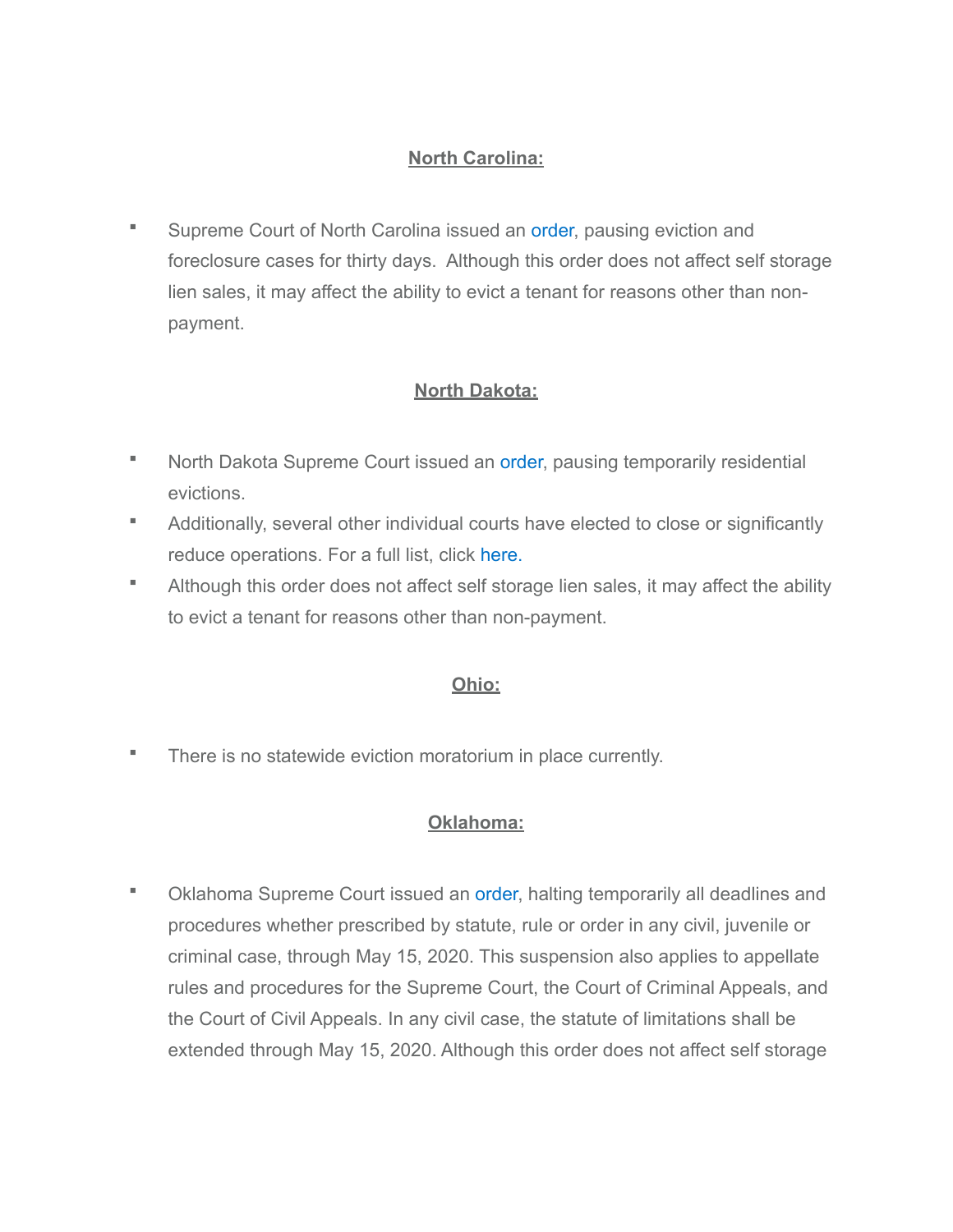lien sales, it may affect the ability to evict a tenant for reasons other than nonpayment.

### **Oregon:**

**• Oregon Governor Kate Brown issued [an order](http://r20.rs6.net/tn.jsp?f=001Zxk3AeI_0wOuxEUSwPiQ91r233Z5fgiYsRnwl1hQLW1A3vyiRx7x6Em9RJUbMTVJw9xgio2htd5jmiwXFU56DcXneO-IsStcGoMWjxNwFFBm53iVEcp0VvRoTOjWMGfRzhbDWNdDvmxZRcOI2tniqZYSvs_J_7647ZQCbhF6lidutbjvLphBza6vI5yNV7SJpHe_OIjVVK3cY2G1XYDkcA==&c=wC3kmQYOd4hbacV0-SuIwQ_uzdzU8Y0Qpak6RvljNWycCd6kVFCWwg==&ch=A5E4lI1OTiCMie1nnNwhlnW0gHrfJjLGjDPPji-F2Ot6qXWpD3BFTA==) prohibiting non-residential** evictions for nonpayment caused by the COVID-19 pandemic. The order is worded broadly and appears to apply to self storage lien sales.

The order does not apply to evictions for reasons other than nonpayment, such as a tenant living in a storage unit.

The order's protection from eviction applies if a tenant "provides the landlord, within 30 calendar days of unpaid rent being due, with documentation or other evidence that nonpayment is caused by, in whole or in part, directly or indirectly, the COVID-19 pandemic" The order states that acceptable documentation or other evidence includes, but is not limited to, proof of loss of income due to any governmental restrictions imposed to mitigate the spread of COVID-19.

The order also prohibits late fees or other penalties arising from nonpayment.

Finally, the order does not relieve a tenant of the obligation to pay rent and requires that the tenant make partial rent payments to the extent the tenant is financially able to do so. The order remains in effect until June 30, unless extended or terminated earlier by the Governor.

### **Clackamas County, OR**

- **EXEDENT** The County Board [ordered](https://dochub.clackamas.us/documents/drupal/530a6c90-8794-439e-9f1c-ec6f6bca887f) a temporary moratorium on residential and commercial evictions for nonpayment of rent based on tenant's inability to pay rent due to loss of income attributed to COVID-19.
- The Board also ordered that "the value of goods and services sold within Clackamas County may not exceed the prices ordinarily charged for comparable goods and services in the same market area at, or immediately before, the time of the declared emergency.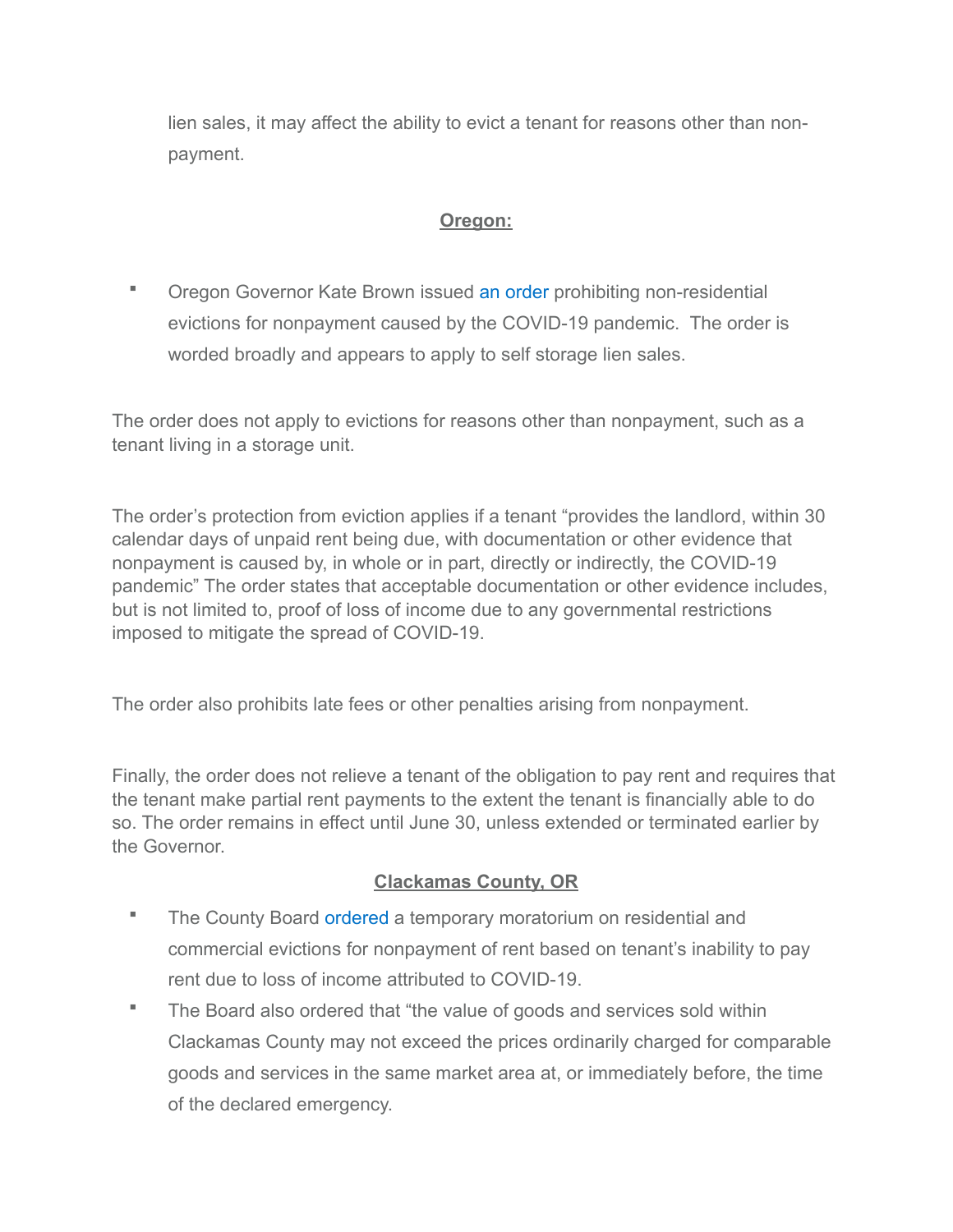- This pricing restriction is more restrictive than state law.
- The order remains in effect until June 30.
- Self storage operators in the county should consult with their legal counsel before raising rents or conducting lien sales.

### **Hillsboro, OR**

- **The City Council [ordered](https://hillsboro-oregon.civicweb.net/document/17506/Resolution%20No.%202659.pdf?handle=8018E1D199394556AA313635913431FB) that "a temporary moratorium on residential and** commercial evictions within the City of Hillsboro is necessary for the protection of life or property and to prevent or minimize danger to lives and property."
- The order remains in effect until further notice.
- Self storage operators in Hillsboro should consult with their legal counsel before conducting lien sales.

# **Pennsylvania:**

**The Pennsylvania Supreme Court has issued an [order](http://www.pacourts.us/news-and-statistics/news/?Article=1018), closing all courts. The** Court's Order also directs that, during the period of judicial emergency, no eviction, ejectment or other displacement from a residence based on failure to make payment can be made.

# **Rhode Island:**

**EXECOVERIGHT COVERTION COVERTS IN A COVERTION COVERTS** any Governor announced an [order](https://www.ri.gov/press/view/37970) "Evictions: State courts will not process any residential or commercial evictions for the next thirty days. Payment and filing deadlines have also been extended past April 17." Although this order does not affect self storage lien sales, it may affect the ability to evict a tenant for reasons other than non-payment.

# **South Carolina:**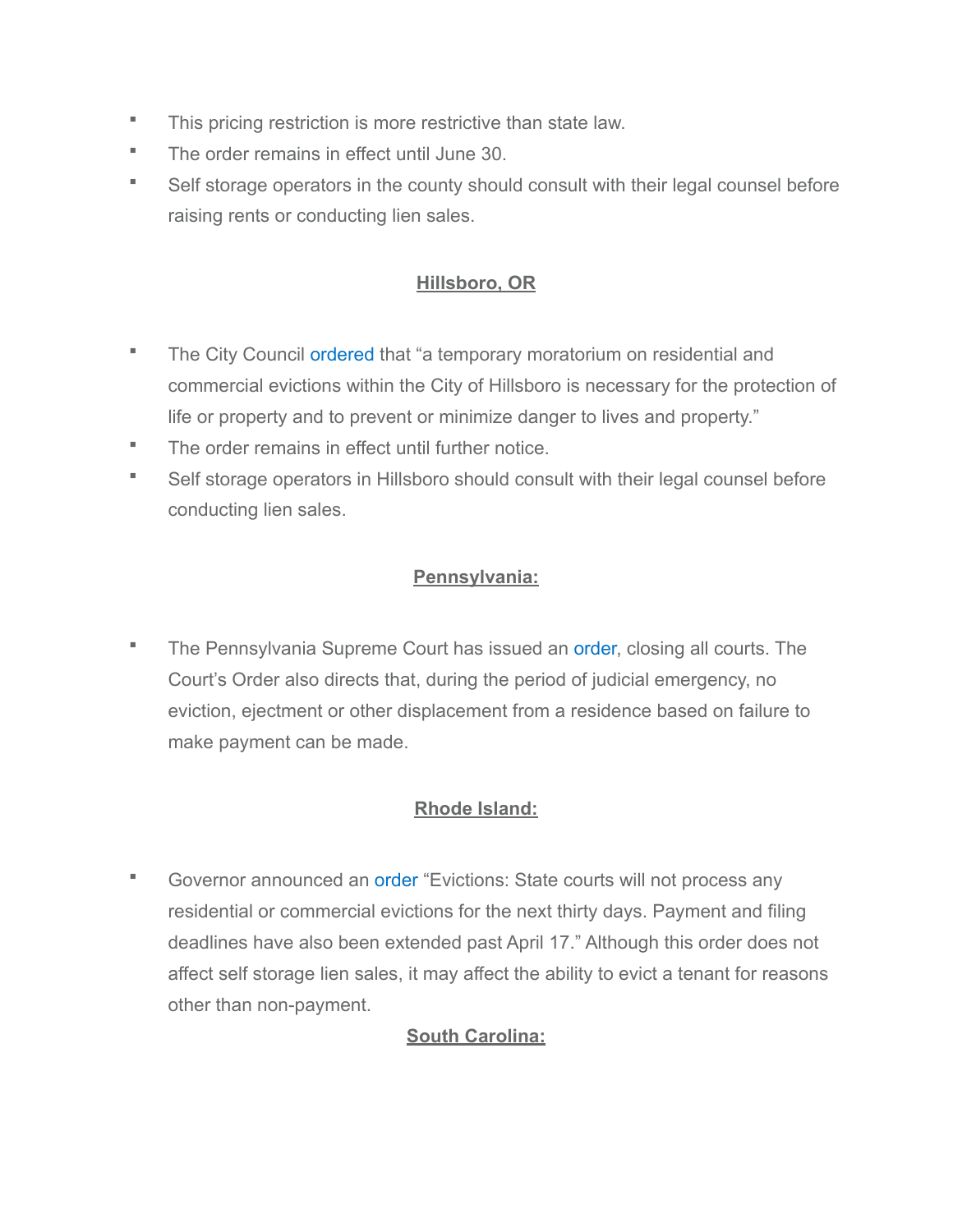■ South Carolina Chief Justice Don Beatty issued an [order,](https://www.sccourts.org/courtOrders/displayOrder.cfm?orderNo=2020-03-17-02) stating "that all evictions currently ordered and scheduled statewide from March 17, 2020, through March 31, 2020, shall be rescheduled for a date not earlier than May 1, 2020. However, case-by-case exceptions for evictions may be made for matters that involve essential services and/or harm to person or property." Although this order does not affect self storage lien sales, it may affect the ability to evict a tenant for reasons other than non-payment.

### **South Dakota:**

■ South Dakota has not imposed an eviction or foreclosure moratorium on commercial properties. Check back [here](https://ujs.sd.gov/) for additional information as well as [here](https://sdsos.gov/general-information/executive-actions/executive-orders/search/Default.aspx).

### **Tennessee:**

**The Tennessee Supreme Court has issued an [order,](https://www.tncourts.gov/sites/default/files/docs/order_-_2020-03-25t120936.486.pdf) suspending in person court** sessions, including any action to effectuate an eviction, ejectment, or other displacement from a residence during the effective dates of this order based upon the failure to make a rent, loan, or other similar payment absent extraordinary circumstances as determined by a judge in a court of competent jurisdiction.

# **Texas:**

**The Texas Supreme Court issued an [order,](https://www.txcourts.gov/media/1446203/209045.pdf) halting temporarily all residential** evictions until at least April 19, 2020.

### **Austin, TX**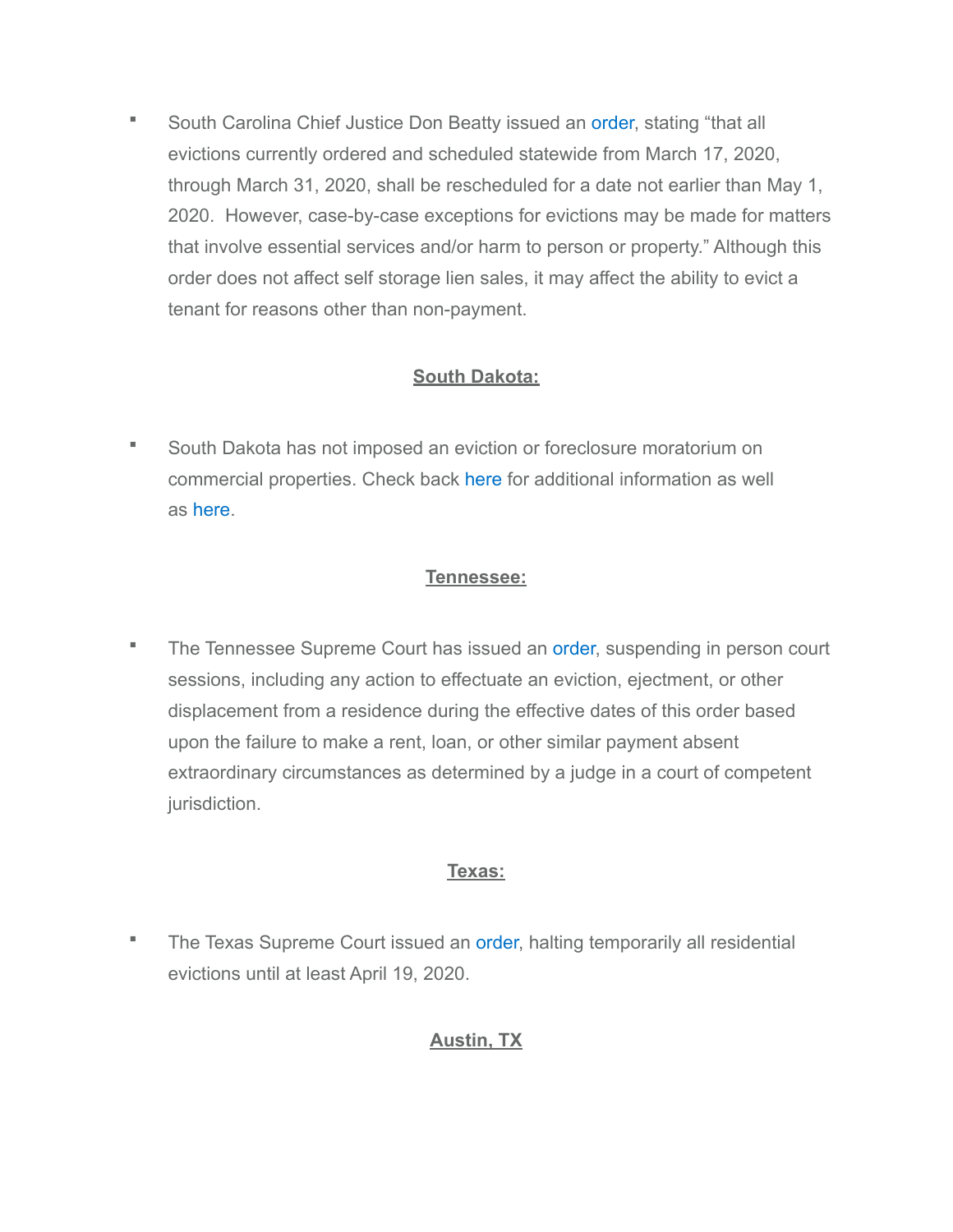**• The Austin City Council [imposed](https://www.austintexas.gov/edims/document.cfm?id=338086) additional requirements before proceeding with** an eviction for non-payment. This appears to apply only to judicial evictions, not to self storage lien sales, but operators in Austin are encouraged to review the ordinance and consult with counsel.

# **Bexar County, TX**

- **E** Bexar County ordered that "Bexar County rental property orders temporarily suspend evictions for at least the next 30 days to prevent renters from being displaced to the public health emergency."
- The order also states that "foreclosure proceedings within Bexar County be temporarily suspended for at least the next 30 days to prevent the displacement of occupants during the public health emergency."
- This order likely affects self storage lien sales. Operators in Bexar County should consult with legal counsel before proceeding with any lien sales.

# **Utah:**

**■** Utah Governor issued an [order,](https://drive.google.com/file/d/1DIvfcaMeSeUhfNmzr-3Cwo3DyZQZIO2l/view) halting temporarily residential evictions if nonpayment relates to a COVID-19 issue.

### **Vermont:**

- **E** Vermont Supreme Court issued an [order,](https://www.vermontjudiciary.org/sites/default/files/documents/AO%2049%20-%20Declaration%20of%20Judicial%20Emergency%20and%20Changes%20to%20Court%20Procedures%20with%20amendments%20through%203-25-20.pdf) halting temporarily all non-emergency proceedings – including evictions.
- The Vermont House of Representatives and Senate are working on a bill that would institute a moratorium on evictions during the COVID-19 declared state of emergency.

# **Virginia:**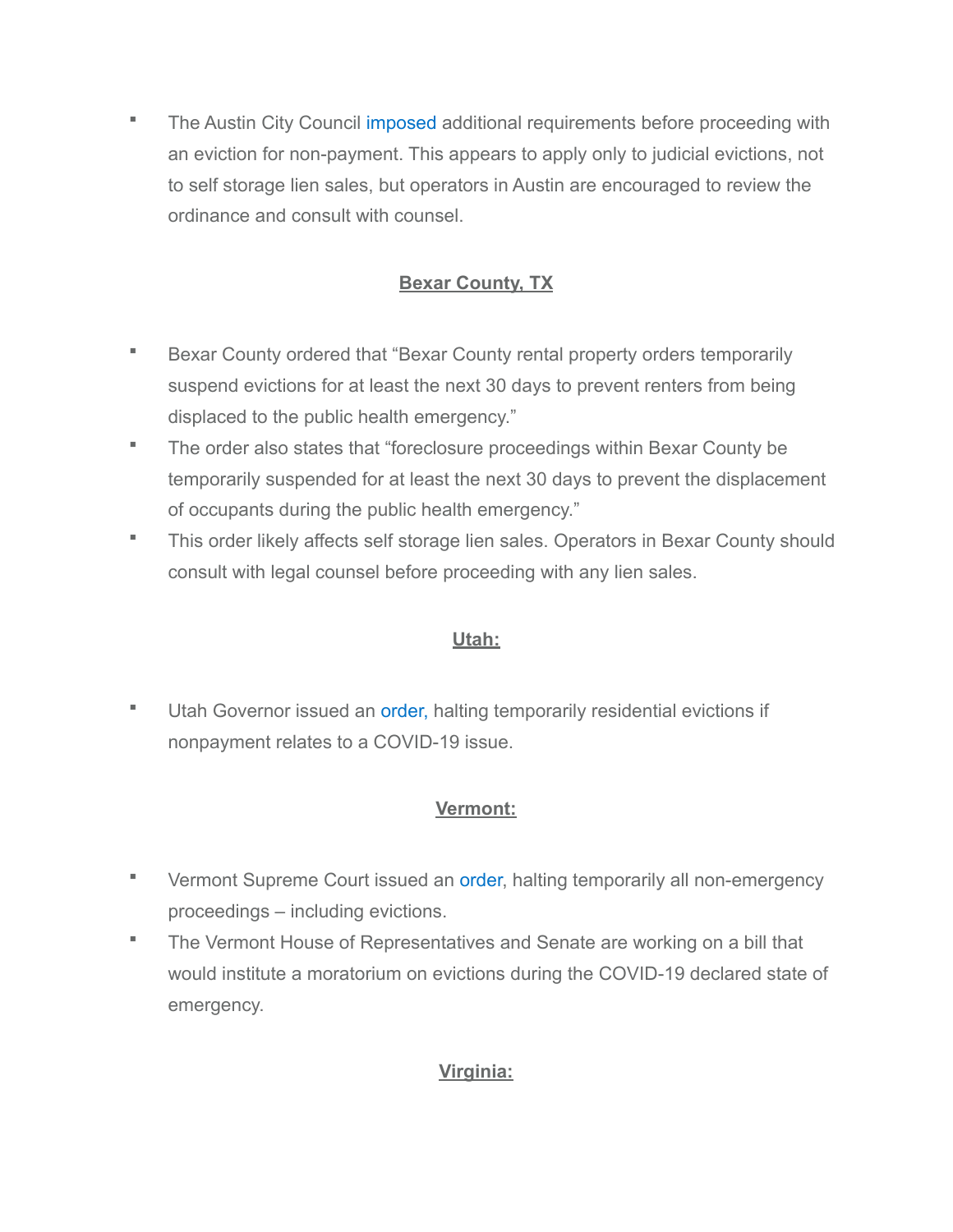**The Supreme Court of Virginia has [suspended](http://www.courts.state.va.us/news/items/covid/2020_0317_supreme_court_of_virginia.pdf) all non-essential, non-emergency** proceedings, including new residential evictions.

#### **Washington:**

- Governor issued an [order,](https://www.governor.wa.gov/sites/default/files/proclamations/20-19%20-%20COVID-19%20Moratorium%20on%20Evictions%20%28tmp%29.pdf) preventing evictions of residential tenants for at least 30 days.
- **The Spokane County Superior Court [ordered](https://www.spokanecounty.org/DocumentCenter/View/30498/Emergency-Order-Re-COVID-2) that "All Unlawful Detainer evictions** previously ordered are stayed until April 27, 2020."

### **Ocean Shores, WA**

- Mayor imposed a [moratorium](https://oceanshores.civicweb.net/filepro/documents/57343) on small business and nonprofit tenant evictions for non-payment of rent or due to the expiration of the lease's term until the earlier of the termination of the civil emergency declared in the Proclamation of Civil Emergency dated March 13, 2020 or June 1, 2020.
- **Small business means any business entity, including a sole proprietorship,** corporation, partnership, or other legal entity, that is owned and operated independently from all other businesses, and that has fifty or fewer employees per establishment or premises.
- During this moratorium, an owner of property shall not enforce a contract or statutory remedy under a lease that would remove a small business or nonprofit tenant from its premises. These prohibited remedies include, but are not limited to, terminating the tenant's lease or terminating the tenant's right to possession of the premises.
- During this moratorium, an owner of property also shall endeavor to enter into a payment plan, or other workout agreement to assist a distressed small business or nonprofit in rent relief, including but not limited to the deferred payment of rent, discount to rent, or other strategies to address the economic disruption caused by the COVID-19 civil emergency.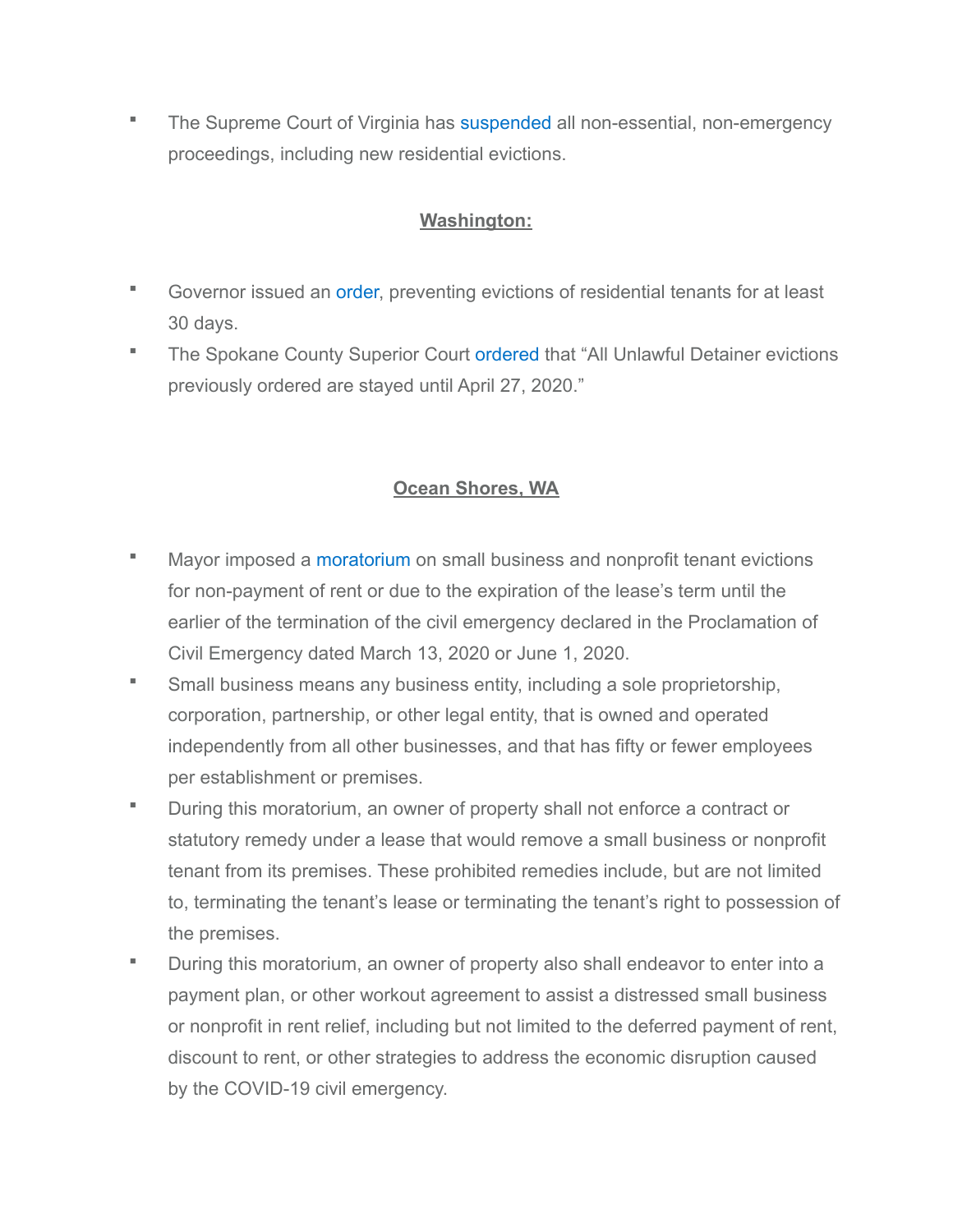- No small business or nonprofit tenant shall incur late fees, interest, or other charges due to late payment of rent during the moratorium.
- This order likely affects self storage lien sales. Operators in Ocean Shores should consult with legal counsel before proceeding with any lien sales.

### **Seattle, WA:**

- Mayor imposed a [moratorium](https://durkan.seattle.gov/wp-content/uploads/sites/9/2020/03/Civil-Emergency-Order-Moratorium-on-Small-Business-Tenant-Evictions-3.17.20.pdf) on small business and nonprofit tenant evictions for non-payment of rent or due to the expiration of the lease's term until the earlier of the termination of the civil emergency declared in the Proclamation of Civil Emergency dated March 3, 2020 or May 16, 2020.
- **Small business means any business entity, including a sole proprietorship,** corporation, partnership, or other legal entity, that is owned and operated independently from all other businesses, and that has fifty or fewer employees per establishment or premises.
- During this moratorium, an owner of property shall not enforce a contract or statutory remedy under a lease that would remove a small business or nonprofit tenant from its premises. These prohibited remedies include, but are not limited to, terminating the tenant's lease or terminating the tenant's right to possession of the premises.
- **During this moratorium, an owner of property also shall endeavor to enter into a** payment plan, or other workout agreement to assist a distressed small business or nonprofit in rent relief, including but not limited to the deferred payment of rent, discount to rent, or other strategies to address the economic disruption caused by the COVID-19 civil emergency.
- No small business or nonprofit tenant shall incur late fees, interest, or other charges due to late payment of rent during the moratorium.
- This order likely affects self storage lien sales. Operators in Seattle should consult with legal counsel before proceeding with any lien sales.

### **Spokane, WA**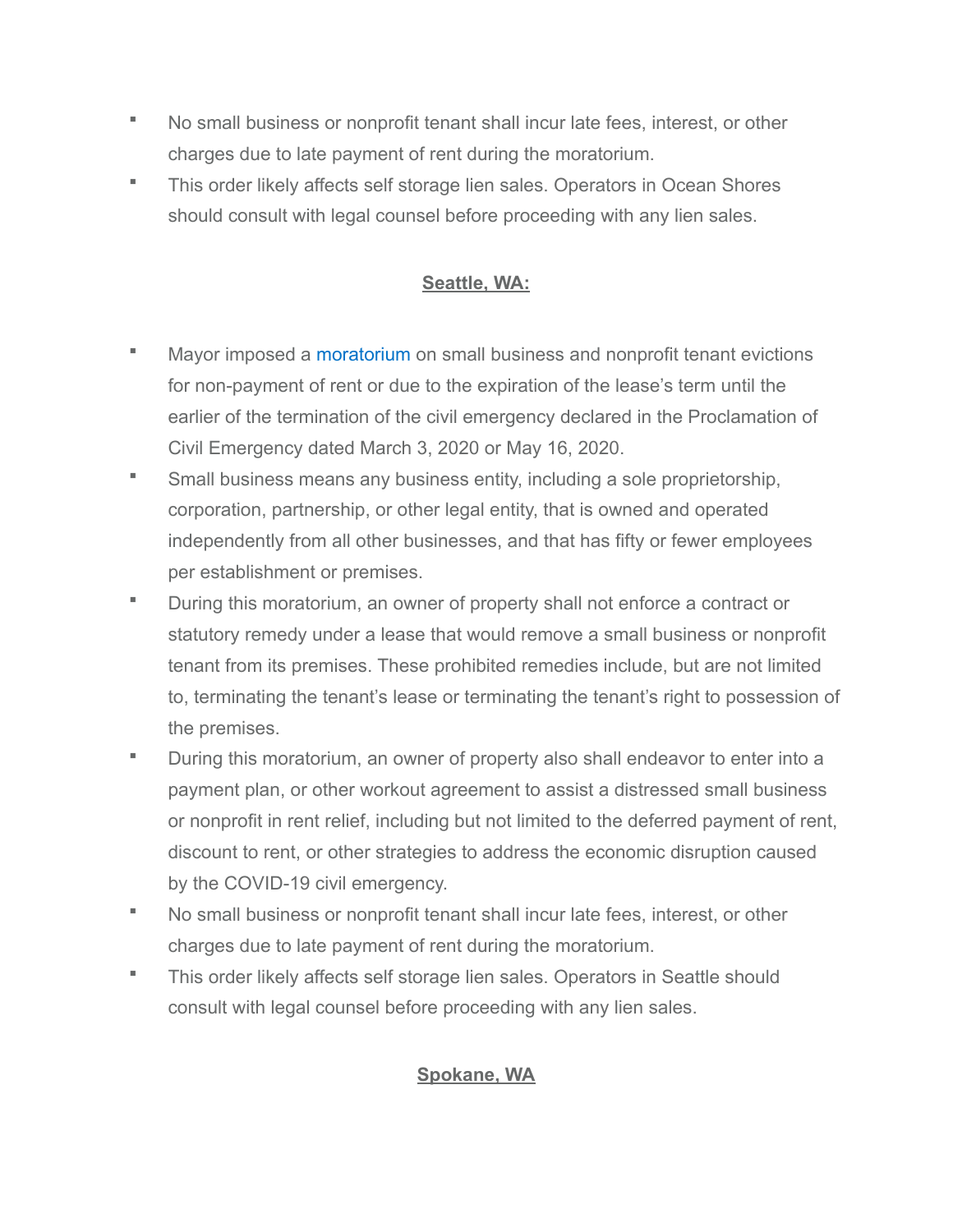- **The Mayor [ordered](https://static.spokanecity.org/documents/officialgazettes/2020/03/official-gazette-2020-03-25.pdf) a moratorium on residential and commercial evictions.**
- While this moratorium is in effect, a lessor of residential or commercial real property in the city of Spokane shall not initiate an unlawful detainer action, issue a notice of termination, or otherwise act on any termination notice, including any action or notice related to a residential or commercial rental agreement that has expired or will expire during the effective date of this moratorium, unless the unlawful detainer action or action on a termination notice is due to actions by the tenant constituting an imminent threat of damage to the property or to the health or safety of neighbors, the landlord, commercial lessor, or the tenant's or landlord's household members.
- No late fees or other charges due to late payment of rent shall accrue during the moratorium.
- Nothing in this ordinance prohibits a commercial lessor or landlord from seeking a no contact and/or exclusion order against any person who presents a significant threat to the health and safety of others or is likely to damage the property.
- The moratorium remains in effect until April 31, 2020.
- **The Mayor also [ordered](https://static.spokanecity.org/documents/officialgazettes/2020/03/official-gazette-2020-03-25.pdf) a moratorium on all foreclosure actions, including** notices of default, for properties located in the City of Spokane, except for those foreclosures based on a financial instrument entered into after the signing of this Amended Declaration of Emergency.
- These orders likely affect self storage lien sales and eviction actions. Operators in Spokane should consult with legal counsel before proceeding with any lien sales or eviction actions.

### **West Virginia:**

No statewide commercial eviction moratorium is currently in place.